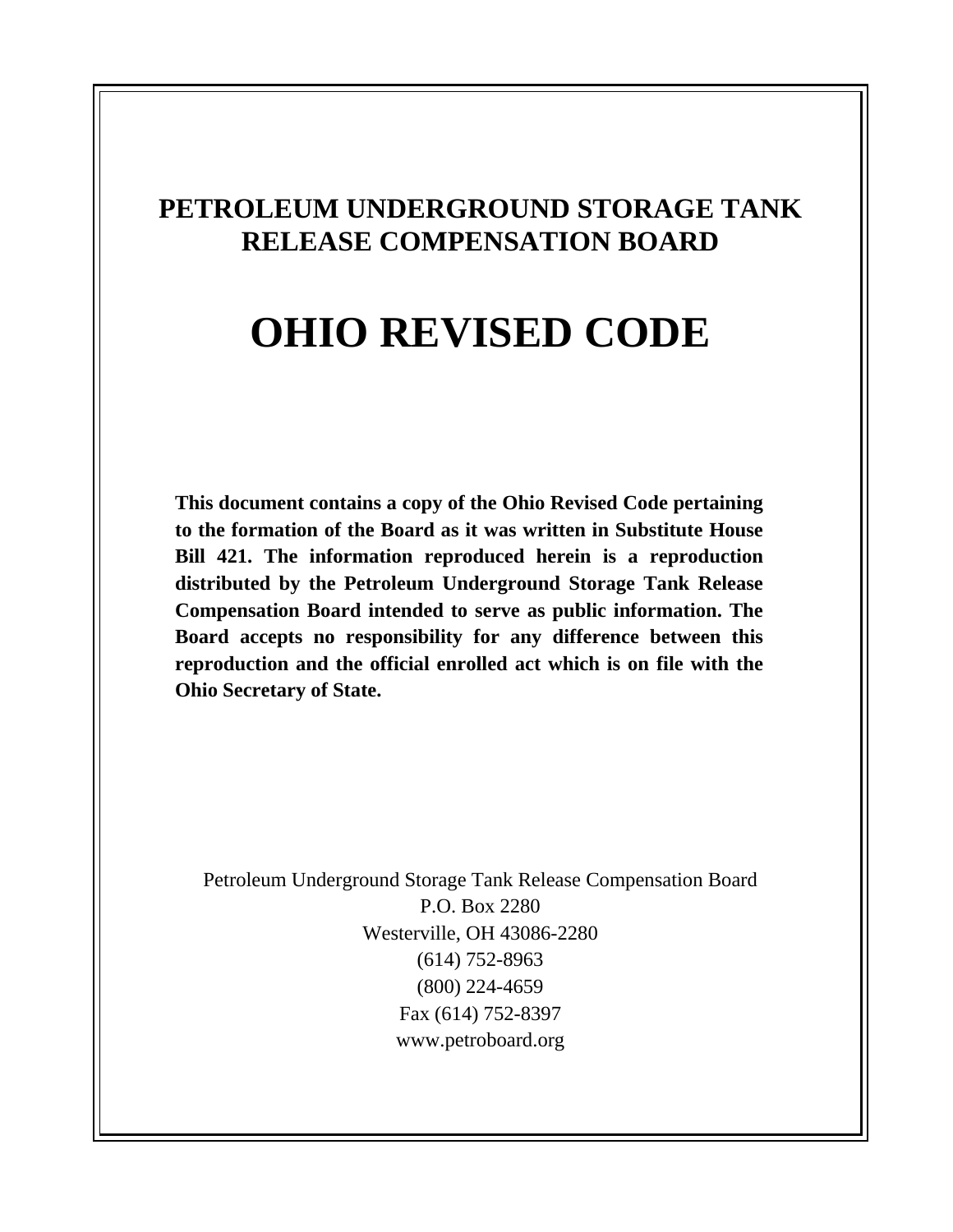# **SUBSTITUTE HOUSE BILL NUMBER 421\***

# **AN ACT**

To amend sections 3737.01, 3737.02, 3737.87, 3737.88, 3737.99, and 3750.13; to amend, for the purpose of adopting new section numbers as indicated in parentheses, sections 3737.87 (3737.88), 3737.88 (3737.882), and 3737.90 (3737.80); and to enact new sections 3737.87 and 3737.90 and sections 3737.881, 3737.89, 3737.891, 3737.91, 3737.92, 3737.93, 3737.94, 3737.941, 3737.942, 3737.943, 3737.944, 3737.945, 3737.946, 3737.947, 3737.948, 3737.95, 3737.96, 3737.97, and 3737.98 of the Revised Code to establish the Petroleum Underground Storage Tank Financial Assurance Fund and program to reimburse owners and operators of underground petroleum storage tanks for the costs of corrective actions and compensation paid to third parties for bodily injury or property damage resulting from releases of petroleum from those tanks; to assess an annual fee and authorize the assessment of supplemental fees on those owners and operators for the purposes of paying the costs of implementing, administering, and enforcing that program, paying the reimbursements, and paying the principal and interest on revenue bonds issued to capitalize the fund; to establish the Petroleum Underground Storage Tank Release Compensation Board to implement and administer that program; to require the certification of underground storage tank installers by the Fire Marshal; to create the Petroleum Underground Storage Tank Linked Deposit Program; and to make an appropriation.

\* This document incorporates all subsequent amendments to the Revised Code enacted by the General Assembly as of January 2019.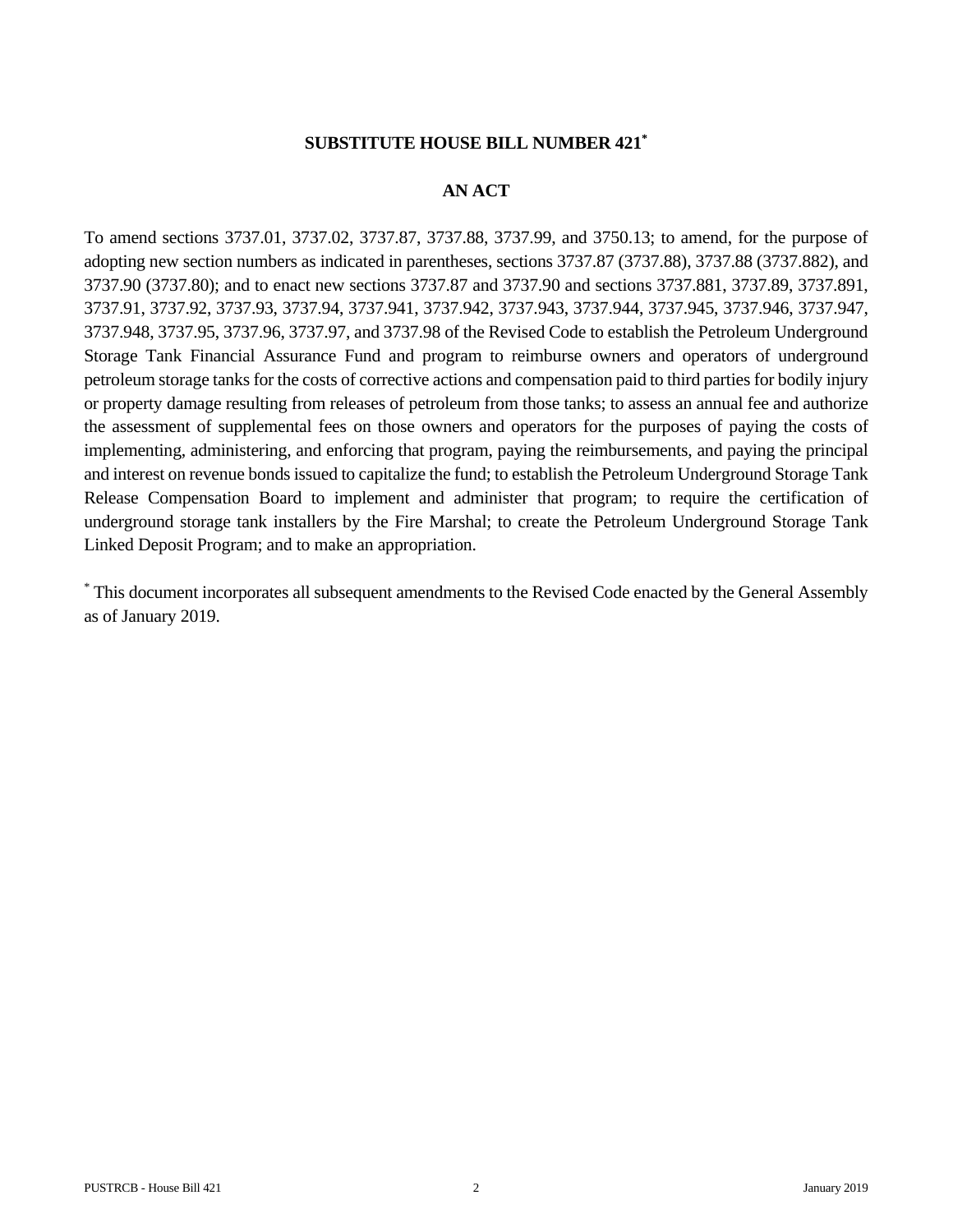# **CONTENTS**

# **CHAPTER 3737 FIRE MARSHAL; FIRE SAFETY**

| O.R.C. Section       | <b>Subject</b>                                                                                               |
|----------------------|--------------------------------------------------------------------------------------------------------------|
| 3737.01.             | Definitions.                                                                                                 |
| 3737.02.             | Fees for inspections, etc.; federal funds for cleaning up releases.                                          |
| 3737.80.             | Chief of fire department responsible for primary coordination in emergency situation.                        |
|                      |                                                                                                              |
|                      | <b>Underground Storage Tanks</b><br>Definitions.                                                             |
| 3737.87.<br>3737.88. |                                                                                                              |
| 3737.881.            | Underground storage tank and corrective action programs.                                                     |
|                      | Certification of underground storage tank systems installers; training programs.                             |
| 3737.882.            | Action to confirm or disprove suspected petroleum release; corrective actions; violations.                   |
| 3737.89.             | Responsible person is strictly liable for costs of corrective or enforcement action.                         |
| 3737.891.            | Repealed.                                                                                                    |
| 3737.90.             | Release compensation board.                                                                                  |
| 3737.91.             | Financial assurance fund; fees; certificate of coverage.                                                     |
| 3737.92.             | Purposes of financial assurance fund; claims for payment or reimbursement.                                   |
| 3737.93.             | Transferor of petroleum to give notice of registration requirements.                                         |
| 3737.94.             | State policy governing compensation board; revenue bonds.                                                    |
| 3737.941.            | Application of other bond laws.                                                                              |
| 3737.942.            | Trust agreement to secure bonds; rights of bondholders.                                                      |
| 3737.943.            | Enforcement of bondholder rights.                                                                            |
| 3737.944.            | Bonds are not debt or pledge of faith and credit.                                                            |
| 3737.945.            | Investment of funds by board.                                                                                |
| 3737.946.            | Refunding bonds.                                                                                             |
| 3737.947.            | Bonds are lawful investments, security for public deposits.                                                  |
| 3737.948.            | Purposes for exercise of powers; tax exemption.                                                              |
| 3737.95.             | Linked deposit program to encourage low cost funds for tank and system replacement and<br>rehabilitation.    |
| 3737.96.             | Application for loans; loan package forwarded to compensation board.                                         |
| 3737.97.             | Acceptance or rejection of loan package; placement of CDs with lending institution;<br>agreement with board. |
| 3737.98.             | Lending of funds; monitoring of compliance; notice of program; annual report by board.                       |
| 3737.99.             | Penalties.                                                                                                   |
| <b>CHAPTER 3750</b>  |                                                                                                              |

# **EMERGENCY PLANNING**

3750.13. Fees.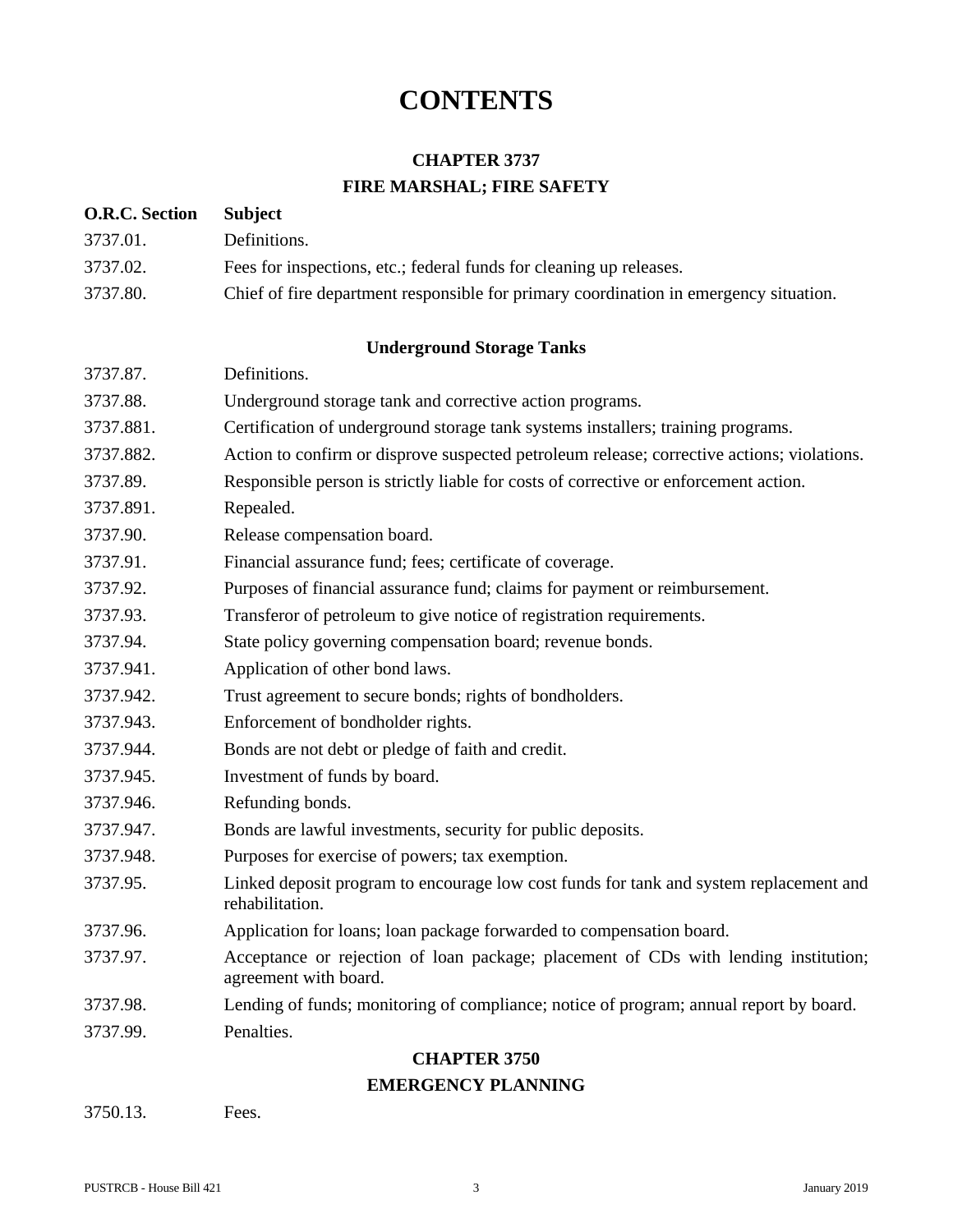# *BE IT ENACTED BY THE GENERAL ASSEMBLY OF THE STATE OF OHIO:*

**SECTION 1:** That sections 3737.01, 3737.02, 3737.87, 3737.88, 3737.99, and 3750.13 be amended; sections 3737.87 (3737.88), 3737.88 (3737.882), and 3737.90 (3737.80) be amended for the purpose of adopting new section numbers as indicated in parentheses; and new sections 3737.87 and 3737.90 and sections 3737.881, 3737.89, 3737.891, 3737.91, 3737.92, 3737.93, 3737.94, 3737.941, 3737.942, 3737.943, 3737.944, 3737.945, 3737.946, 3737.947, 3737.948, 3737.95, 3737.96, 3737.97, and 3737.98 of the Revised Code be enacted to read as follows:

#### **Sec. 3737.01 Definitions.**

As used in this chapter:

- (A) "Assistant fire marshal" means any person who is employed by the fire marshal and who carries out specific duties assigned by the fire marshal, including, but not limited to, enforcement of Chapters 3731., 3737., and 3743. of the Revised Code, fire inspection, fire code enforcement, fire investigation, fire prevention, or the regulation of underground storage tank systems as defined in section 3737.87 of the Revised Code.
- (B) "Consumer goods" means any item sold, leased, or rented primarily for personal or household use.
- (C) "Fire agency" means any state or local fire service or agency whose function is to examine the property of another person for the purpose of identifying fire safety hazards.
- (D) "Fire safety inspector" means any person who is a member of the civil service, as defined in section 124.01 of the Revised Code, or who is employed by or voluntarily serves a village or township, and who examines the property of another person for the purpose of identifying fire safety hazards.
- (E) "Person," in addition to the meaning in section 1.59 of the Revised Code, means the state and any political subdivision of the state, and any other entity, public or private.
- (F) "Responsible person" means the person responsible for compliance with the state fire code, including, but not limited to, the owner, lessee, agent, operator, or occupant of a building, premises, or vehicle.

History: 37 v H 590 (Eff 7-1-79); 141 v H 552 (Eff 9-17-86); 143 v H 421 (Eff 7-11-89); 149 v S 115. Eff 3- 19-2003.

# **Sec. 3737.02 Fees for inspections, etc.; federal funds for cleaning up releases.**

(A) The fire marshal may collect fees to cover the costs of performing inspections and other duties that the fire marshal is authorized or required by law to perform. Except as provided in division (B) of this section, all fees collected by the fire marshal shall be deposited to the credit of the fire marshal's fund.

(B)

- (1) All of the following shall be credited to the underground storage tank administration fund, which is hereby created in the state treasury:
	- (a) Fees collected under sections 3737.88 and 3737.881 of the Revised Code for operation of the underground storage tank and underground storage tank installer certification programs;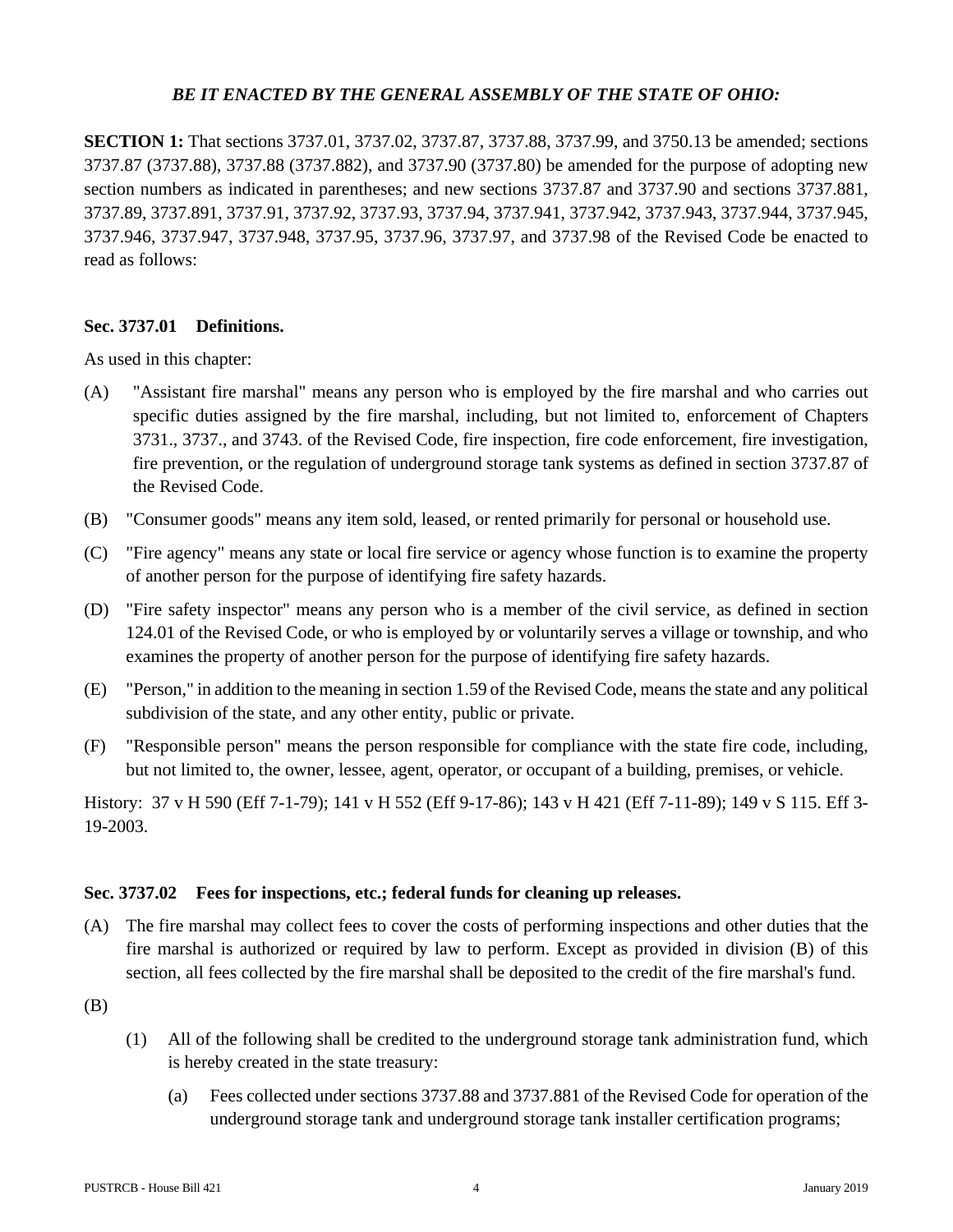- (b) Moneys recovered under section 3737.89 of the Revised Code for the state's costs of undertaking corrective or enforcement actions under that section or section 3737.882 of the Revised Code;
- (c) Fines and penalties collected under section 3737.882 of the Revised Code and other moneys, including corrective action enforcement case settlements or bankruptcy case awards or settlements, received by the fire marshal under sections 3737.88 to 3737.89 of the Revised Code.
- (2) All interest earned on moneys credited to the underground storage tank administration fund shall be credited to the fund. Moneys credited to the underground storage tank administration fund shall be used by the fire marshal for implementation and enforcement of underground storage tank, corrective action, and installer certification programs under sections 3737.88 to 3737.89 of the Revised Code.
- (C) There is hereby created in the state treasury the underground storage tank revolving loan fund. The fund shall consist of amounts repaid for underground storage tank revolving loans under section 3737.883 of the Revised Code and moneys described in division  $(B)(1)(c)$  of this section that are allocated to the fund in accordance with division  $(D)(1)$  of this section. Moneys in the fund shall be used by the fire marshal to make underground storage tank revolving loans under section 3737.883 of the Revised Code.
- (D)
- (1) If the director of commerce determines that the cash balance in the underground storage tank administration fund is in excess of the amount needed for implementation and enforcement of the underground storage tank, corrective action, and installer certification programs under sections 3737.88 to 3737.89 of the Revised Code, the director may certify the excess amount to the director of budget and management. Upon certification, the director of budget and management may transfer from the underground storage tank administration fund to the underground storage tank revolving loan fund any amount up to, but not exceeding, the amount certified by the director of commerce, provided the amount transferred consists only of moneys described in division  $(B)(1)(c)$ of this section.
- (2) If the director of commerce determines that the cash balance in the underground storage tank administration fund is insufficient to implement and enforce the underground storage tank, corrective action, and installer certification programs under sections 3737.88 to 3737.89 of the Revised Code, the director may certify the amount needed to the director of budget and management. Upon certification, the director of budget and management may transfer from the underground storage tank revolving loan fund to the underground storage tank administration fund any amount up to, but not exceeding, the amount certified by the director of commerce.
- (E) The fire marshal shall take all actions necessary to obtain any federal funding available to carry out the fire marshal's responsibilities under sections 3737.88 to 3737.89 of the Revised Code and federal laws regarding the cleaning up of releases of petroleum, as "release" is defined in section 3737.87 of the Revised Code, including, without limitation, any federal funds that are available to reimburse the state for the costs of undertaking corrective actions for such releases of petroleum. The state may, when appropriate, return to the United States any federal funds recovered under sections 3737.882 and 3737.89 of the Revised Code.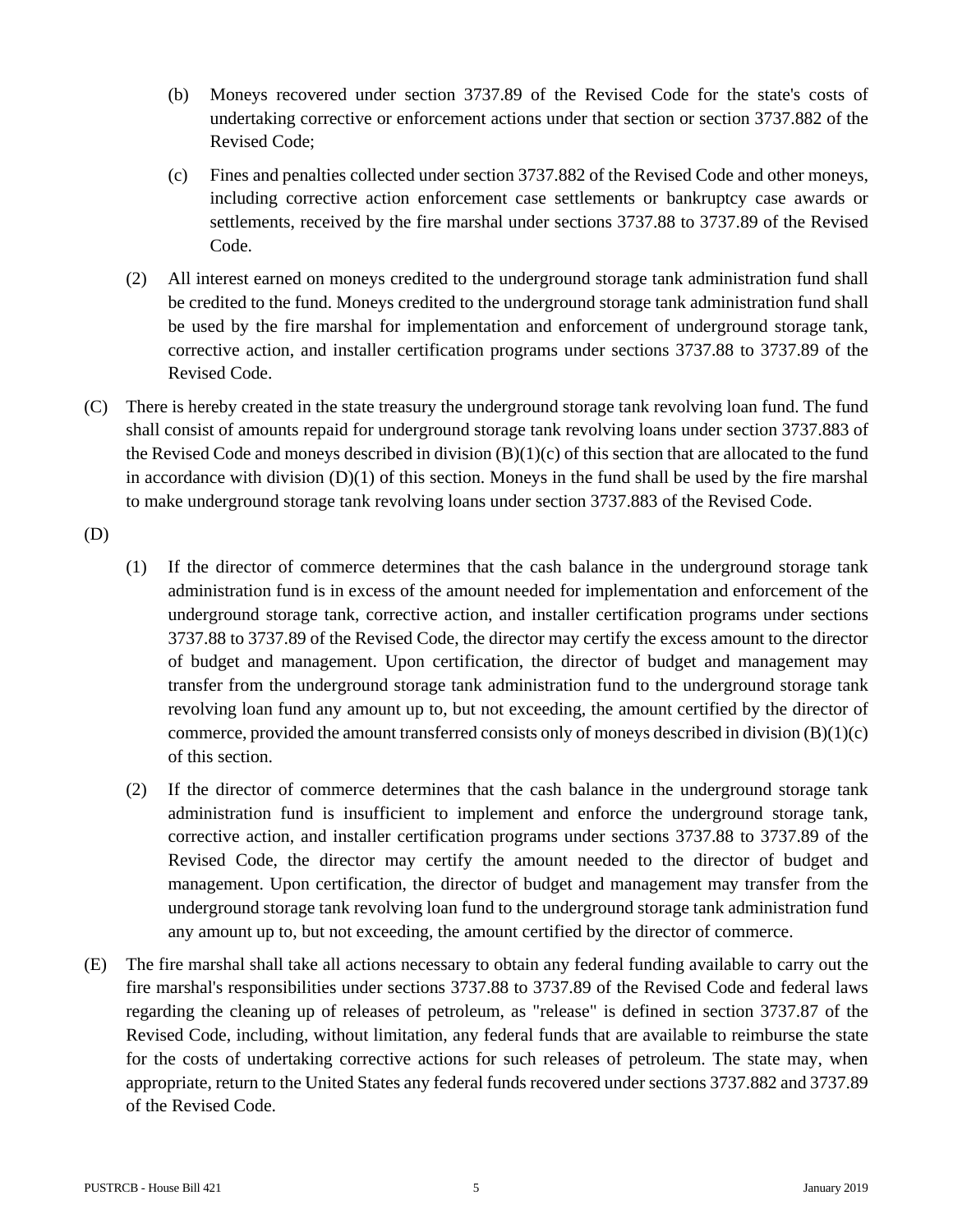History: 137 v H 590 (Eff 7-1-79); 141 v H 552 (Eff 9-17-86); 142 v H 171 (Eff 7-1-87); 143 v H 421 (Eff 7- 11-89); 147 v H 215, Eff 6-30-97; 2013 HB 59, § 101.01, eff. Sept. 29, 2013; 2014 HB 483, § 101.01, eff. Sept. 15, 2014.

#### **Sec. 3737.80 Chief of fire department responsible for primary coordination in emergency situation.**

In any emergency situation relating to the prevention of an imminent release of a hazardous material, to the cleanup or disposal of a hazardous material that has been released, or to the related mitigation of the effects of a release of a hazardous material, the chief of the fire department in whose jurisdiction the emergency situation is occurring or his designee is responsible for primary coordination of the on-scene activities of all agencies of the state, the United States government, and political subdivisions that are responding to the emergency situation until the chief relinquishes that responsibility to a representative of one of the responding public agencies and so notifies that representative.

As used in this section, "hazardous material" means any material that is designated as such under the "Hazardous Materials Transportation Act," 88 Stat. 2156 (1975), 49 U.S.C. 1801, as amended, and regulations adopted under it.

History: RC § 3737.90, 142 v H 428 (Eff 9-26-88); RC § 3737.80, 143 v H 421. Eff 7-11-89.

# **Underground Storage Tanks**

# **Sec. 3737.87 Definitions.**

As used in sections 3737.87 to 3737.98 of the Revised Code:

- (A) "Accidental release" means any sudden or nonsudden release of petroleum that was neither expected nor intended by the owner or operator of the applicable underground storage tank system and that results in the need for corrective action or compensation for bodily injury or property damage.
- (B) "Corrective action" means any action necessary to protect human health and the environment in the event of a release of petroleum into the environment, including, without limitation, any action necessary to monitor, assess, and evaluate the release. In the instance of a suspected release, "corrective action" includes, without limitation, an investigation to confirm or disprove the occurrence of the release. In the instance of a confirmed release, "corrective action" includes, without limitation, the initial corrective action taken under section 3737.88 or 3737.882 of the Revised Code and rules adopted or orders issued under those sections and any action taken consistent with a remedial action to clean up contaminated ground water, surface water, soils, and subsurface material and to address the residual effects of a release after the initial corrective action is taken.
- (C) "Eligible lending institution" means a financial institution that is eligible to make commercial loans, is a public depository of state funds under section 135.03 of the Revised Code, and agrees to participate in the petroleum underground storage tank linked deposit program provided for in sections 3737.95 to 3737.98 of the Revised Code.
- (D) "Eligible owner" means any person that owns six or fewer petroleum underground storage tanks comprising a petroleum underground storage tank or underground storage tank system.
- (E) "Installer" means a person who supervises the installation of, performance of major repairs on site to, abandonment of, or removal of underground storage tank systems.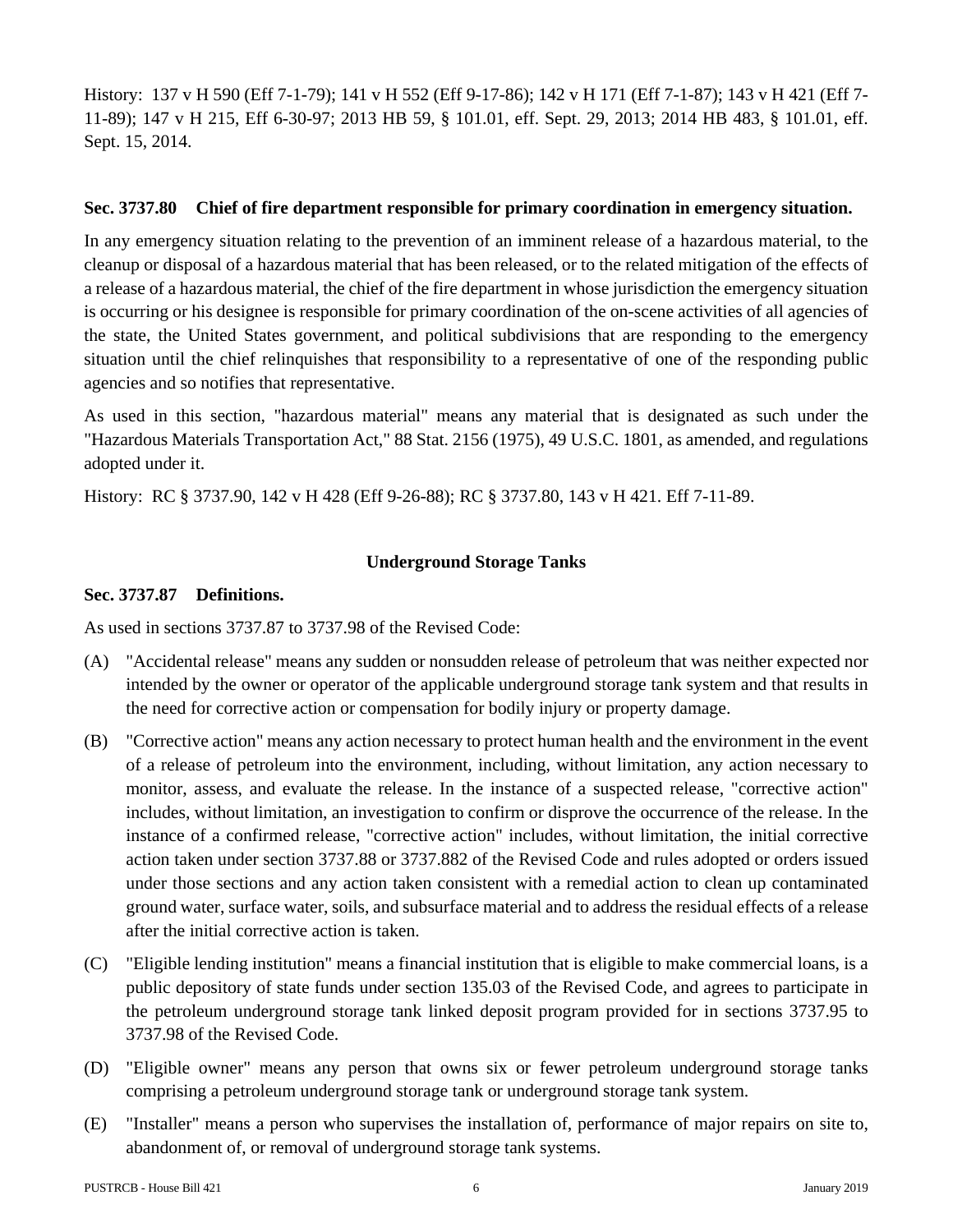- (F) "Major repair" means the restoration of a tank or an underground storage tank system component that has caused a release of a product from the underground storage tank system. "Major repair" does not include modifications, upgrades, or routine maintenance for normal operational upkeep to prevent an underground storage tank system from releasing a product.
- (G) "Operator" means the person in daily control of, or having responsibility for the daily operation of, an underground storage tank system.
- (H) "Owner" means:
	- (1) In the instance of an underground storage tank system in use on November 8, 1984, or brought into use after that date, the person who owns the underground storage tank system;
	- (2) In the instance of an underground storage tank system in use before November 8, 1984, that was no longer in use on that date, the person who owned the underground storage tank system immediately before the discontinuation of its use.

"Owner" includes any person who holds, or, in the instance of an underground storage tank system in use before November 8, 1984, but no longer in use on that date, any person who held immediately before the discontinuation of its use, a legal, equitable, or possessory interest of any kind in an underground storage tank system or in the property on which the underground storage tank system is located, including, without limitation, a trust, vendor, vendee, lessor, or lessee. "Owner" does not include any person who, without participating in the management of an underground storage tank system and without otherwise being engaged in petroleum production, refining, or marketing, holds indicia of ownership in an underground storage tank system primarily to protect the person's security interest in it.

- (I) "Person," in addition to the meaning in section 3737.01 of the Revised Code, means the United States and any department, agency, or instrumentality thereof.
- (J) "Petroleum" means petroleum, including crude oil or any fraction thereof, that is a liquid at the temperature of sixty degrees Fahrenheit and the pressure of fourteen and seven-tenths pounds per square inch absolute. "Petroleum" includes, without limitation, motor fuels, jet fuels, distillate fuel oils, residual fuel oils, lubricants, petroleum solvents, and used oils.
- (K) "Petroleum underground storage tank linked deposit" means a certificate of deposit placed by the treasurer of state with an eligible lending institution pursuant to sections 3737.95 to 3737.98 of the Revised Code.
- (L) "Regulated substance" means petroleum or any substance identified or listed as a hazardous substance in rules adopted under division (D) of section 3737.88 of the Revised Code.
- (M) "Release" means any spilling, leaking, emitting, discharging, escaping, leaching, or disposing of from an underground storage tank system into ground or surface water or subsurface soils or otherwise into the environment.
- (N) Notwithstanding division (F) of section 3737.01 of the Revised Code, "responsible person" means the person who is the owner or operator of an underground storage tank system.
- (O) "Tank" means a stationary device designed to contain an accumulation of regulated substances that is constructed of manufactured materials.
- (P) "Underground storage tank" means one or any combination of tanks, including the underground pipes connected thereto, that are used to contain an accumulation of regulated substances the volume of which,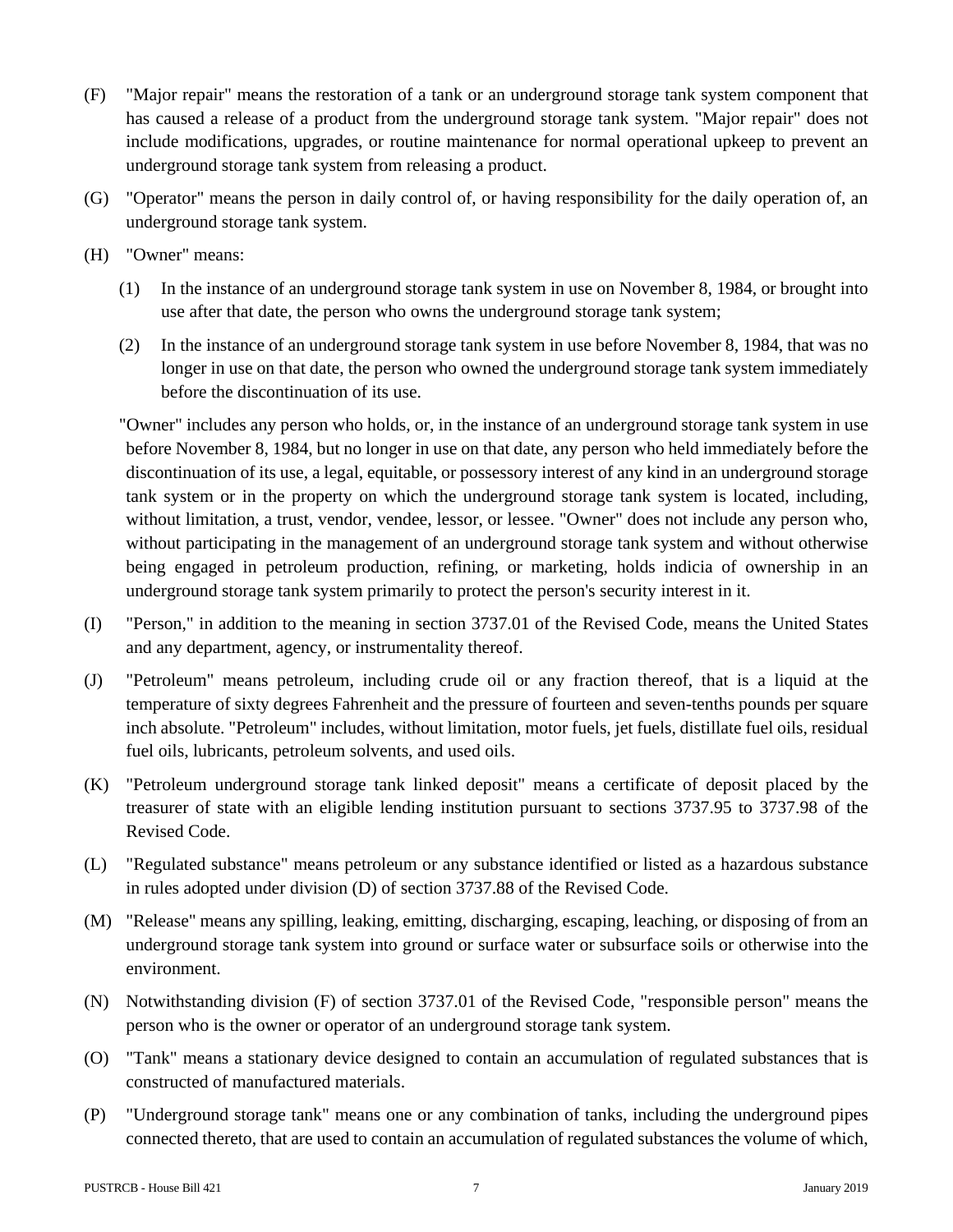including the volume of the underground pipes connected thereto, is ten per cent or more beneath the surface of the ground.

"Underground storage tank" does not include any of the following or any pipes connected to any of the following:

- (1) Pipeline facilities, including gathering lines, regulated under the "Natural Gas Pipeline Safety Act of 1968," 82 Stat. 720, 49 U.S.C.A. 1671, as amended, or the "Hazardous Liquid Pipeline Safety Act of 1979," 93 Stat. 1003, 49 U.S.C.A. 2001, as amended;
- (2) Farm or residential tanks of one thousand one hundred gallons or less capacity used for storing motor fuel for noncommercial purposes;
- (3) Tanks used for storing heating fuel for consumptive use on the premises where stored;
- (4) Surface impoundments, pits, ponds, or lagoons;
- (5) Storm or waste water collection systems;
- (6) Flow-through process tanks;
- (7) Storage tanks located in underground areas, including, without limitation, basements, cellars, mine workings, drifts, shafts, or tunnels, when the tanks are located on or above the surface of the floor;
- (8) Septic tanks;
- (9) Liquid traps or associated gathering lines directly related to oil or gas production and gathering operations.
- (Q) "Underground storage tank system" means an underground storage tank and the connected underground piping, underground ancillary equipment, and containment system, if any.
- (R) "Revenues" means all fees, premiums, and charges paid by owners and operators of petroleum underground storage tanks to the petroleum underground storage tank release compensation board created in section 3737.90 of the Revised Code; proceeds received by the board from any insurance, condemnation, or guaranty; the proceeds of petroleum underground storage tank revenue bonds; and the income and profits from the investment of any such revenues.
- (S) "Revenue bonds," unless the context indicates a different meaning or intent, means petroleum underground storage tank revenue bonds and petroleum underground storage tank revenue refunding bonds that are issued by the petroleum underground storage tank release compensation board pursuant to sections 3737.90 to 3737.948 of the Revised Code.
- (T) "Class C release" means a release of petroleum occurring or identified from an underground storage tank system subject to sections 3737.87 to 3737.89 of the Revised Code for which the responsible person for the release is specifically determined by the fire marshal not to be a viable person capable of undertaking or completing the corrective actions required under those sections for the release. "Class C release" also includes any release designated as a "class C release" in accordance with rules adopted under section 3737.88 of the Revised Code.

History: 143 v H 421. Eff 7-11-89; 2011 HB 153, § 101.01, eff. Sept. 29, 2011; 2012 SB 294, § 1, eff. Sept. 5, 2012.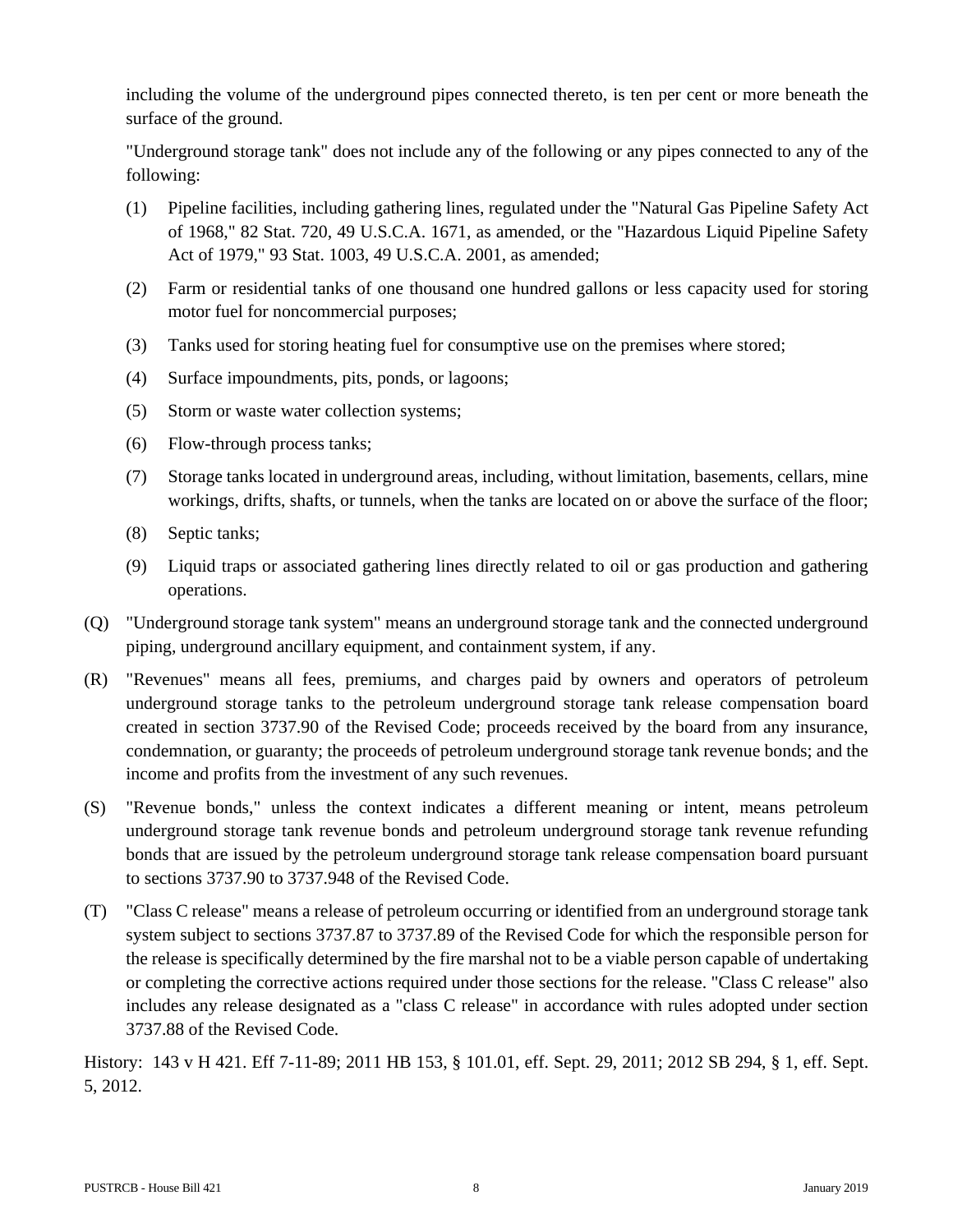#### **Sec. 3737.88 Underground storage tank and corrective action programs.**

 $(A)$ 

- (1) The fire marshal shall have responsibility for implementation of the underground storage tank program and corrective action program for releases of petroleum from underground storage tanks established by the "Resource Conservation and Recovery Act of 1976," 90 Stat. 2795, 42 U.S.C.A. 6901, as amended. To implement the programs, the fire marshal may adopt, amend, and rescind such rules, conduct such inspections, require annual registration of underground storage tanks, issue such citations and orders to enforce those rules, enter into environmental covenants in accordance with sections 5301.80 to 5301.92 of the Revised Code, and perform such other duties, as are consistent with those programs. The fire marshal, by rule, may delegate the authority to conduct inspections of underground storage tanks to certified fire safety inspectors.
- (2) In the place of any rules regarding release containment and release detection for underground storage tanks adopted under division  $(A)(1)$  of this section, the fire marshal, by rule, shall designate areas as being sensitive for the protection of human health and the environment and adopt alternative rules regarding release containment and release detection methods for new and upgraded underground storage tank systems located in those areas. In designating such areas, the fire marshal shall take into consideration such factors as soil conditions, hydrogeology, water use, and the location of public and private water supplies. Not later than July 11, 1990, the fire marshal shall file the rules required under this division with the secretary of state, director of the legislative service commission, and joint committee on agency rule review in accordance with divisions (B) and (C) of section 119.03 of the Revised Code.
- (3) Notwithstanding sections 3737.87 to 3737.89 of the Revised Code, a person who is not a responsible person, as determined by the fire marshal pursuant to this chapter, may conduct a voluntary action in accordance with Chapter 3746. of the Revised Code and rules adopted under it for either of the following:
	- (a) A class C release;
	- (b) A release, other than a class C release, that is subject to the rules adopted by the fire marshal under division (B) of section 3737.882 of the Revised Code pertaining to a corrective action, provided that both of the following apply:
		- (i) The voluntary action also addresses hazardous substances or petroleum that is not subject to the rules adopted under division (B) of section 3737.882 of the Revised Code pertaining to a corrective action.
		- (ii) The fire marshal has not issued an administrative order concerning the release or referred the release to the attorney general for enforcement.

The director of environmental protection, pursuant to section 3746.12 of the Revised Code, may issue a covenant not to sue to any person who properly completes a voluntary action with respect to any such release in accordance with Chapter 3746. of the Revised Code and rules adopted under it.

(B) Before adopting any rule under this section or section 3737.881 or 3737.882 of the Revised Code, the fire marshal shall file written notice of the proposed rule with the chairperson of the state fire council, and, within sixty days after notice is filed, the council may file responses to or comments on and may recommend alternative or supplementary rules to the fire marshal. At the end of the sixty-day period or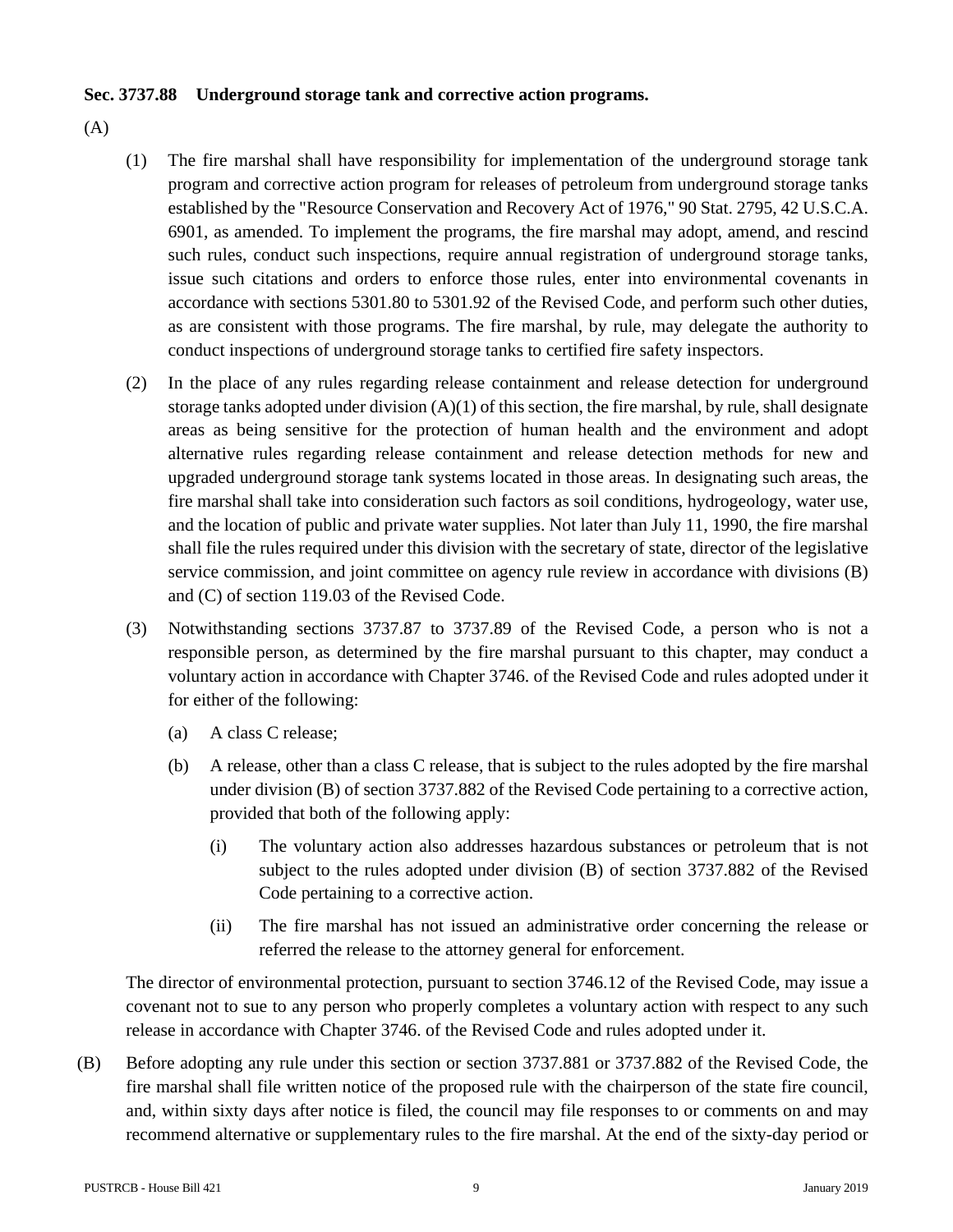upon the filing of responses, comments, or recommendations by the council, the fire marshal may adopt the rule filed with the council or any alternative or supplementary rule recommended by the council.

- (C) The state fire council may recommend courses of action to be taken by the fire marshal in carrying out the fire marshal's duties under this section. The council shall file its recommendations in the office of the fire marshal, and, within sixty days after the recommendations are filed, the fire marshal shall file with the chairperson of the council comments on, and proposed action in response to, the recommendations.
- (D) For the purpose of sections 3737.87 to 3737.89 of the Revised Code, the fire marshal shall adopt, and may amend and rescind, rules identifying or listing hazardous substances. The rules shall be consistent with and equivalent in scope, coverage, and content to regulations identifying or listing hazardous substances adopted under the "Comprehensive Environmental Response, Compensation, and Liability Act of 1980," 94 Stat. 2779, 42 U.S.C.A. 9602, as amended, except that the fire marshal shall not identify or list as a hazardous substance any hazardous waste identified or listed in rules adopted under division (A) of section 3734.12 of the Revised Code.
- (E) Except as provided in division (A)(3) of this section, the fire marshal shall have exclusive jurisdiction to regulate the storage, treatment, and disposal of petroleum contaminated soil generated from corrective actions undertaken in response to releases of petroleum from underground storage tank systems. The fire marshal may adopt, amend, or rescind such rules as the fire marshal considers to be necessary or appropriate to regulate the storage, treatment, or disposal of petroleum contaminated soil so generated.
- (F) The fire marshal shall adopt, amend, and rescind rules under sections 3737.88 to 3737.883 of the Revised Code in accordance with Chapter 119. of the Revised Code.

History: RC § 3737.87, 137 v H 590 (Eff 11-1-78); 141 v H 552 (Eff 9-17-86); 142 v H 171 (Eff 7-1-87); RC § 3737.88, 143 v H 421 (Eff 7-11-89); 145 v H 152. Eff 7-1-93; 150 v H 516, § 1, eff. 12-30-04; 2011 SB 171, § 1, eff. June 30, 2011; 2011 HB 153, § 101.01, eff. Sept. 29, 2011; 2012 SB 294, § 1, eff. Sept. 5, 2012; 2013 HB 59, § 101.01, eff. Sept. 29, 2013; 2014 SB 3, § 1, eff. Sept. 17, 2014.

# **Sec. 3737.881 Certification of underground storage tank systems installers; training programs.**

(A) The fire marshal shall certify underground storage tank systems installers who meet the standards for certification established in rules adopted under division (D)(1) of this section, pass the certification examination required by this division, and pay the certificate fee established in rules adopted under division (D)(5) of this section. Any individual who wishes to obtain certification as an installer shall apply to the fire marshal on a form prescribed by the fire marshal. The application shall be accompanied by the application and examination fees established in rules adopted under division  $(D)(5)$  of this section.

The fire marshal shall prescribe an examination designed to test the knowledge of applicants for certification as underground storage tank system installers in the installation, repair, abandonment, and removal of those systems. The examination shall also test the applicants' knowledge and understanding of the requirements and standards established in rules adopted under sections 3737.88 and 3737.882 of the Revised Code pertaining to the installation, repair, abandonment, and removal of those systems.

Installer certifications issued under this division shall be renewed annually, upon submission of a certification renewal form prescribed by the fire marshal, provision of proof of successful completion of continuing education requirements, and payment of the certification renewal fee established in rules adopted under division (D)(5) of this section. In addition, the fire marshal may from time to time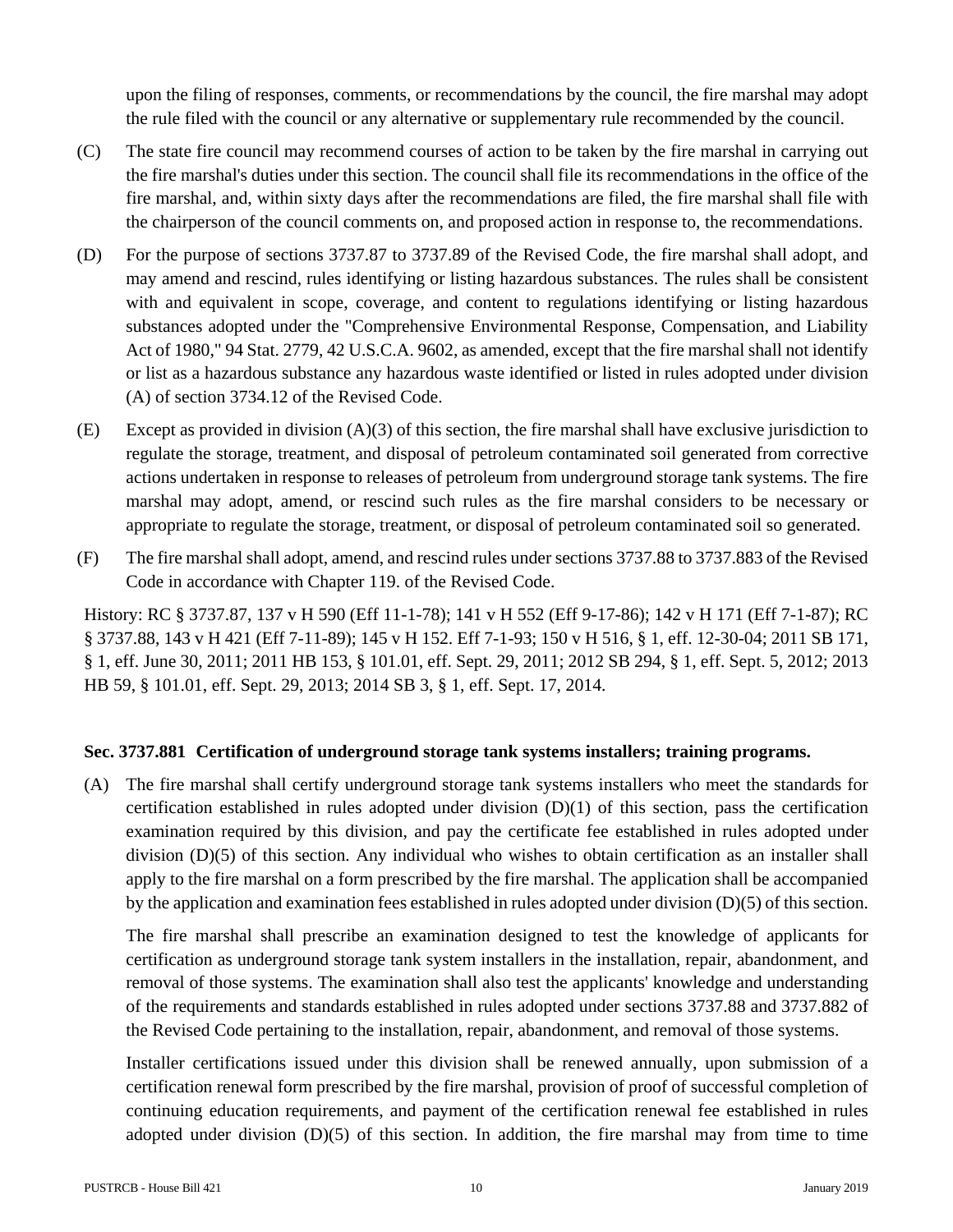prescribe an examination for certification renewal and may require applicants to pass the examination and pay the fee established for it in rules adopted under division  $(D)(5)$  of this section.

The fire marshal may, in accordance with Chapter 119. of the Revised Code, deny, suspend, revoke, or refuse to renew an installer's certification or renewal thereof after finding that any of the following applies:

- (1) The applicant for certification or certificate holder fails to meet the standards for certification or renewal thereof under this section and rules adopted under it;
- (2) The certification was obtained through fraud or misrepresentation;
- (3) The certificate holder recklessly caused or permitted a person under the certificate holder's supervision to install, perform major repairs on site to, abandon, or remove an underground storage tank system in violation of the performance standards set forth in rules adopted under section 3737.88 or 3737.882 of the Revised Code.

As used in division (A)(3) of this section, "recklessly" has the same meaning as in section 2901.22 of the Revised Code.

(B) The fire marshal shall certify persons who sponsor training programs for underground storage tank system installers who meet the criteria for certification established in rules adopted by the fire marshal under division (D)(4) of this section and pay the certificate fee established in rules adopted under division (D)(5) of this section. Any person who wishes to obtain certification to sponsor such a training program shall apply to the fire marshal on a form prescribed by the fire marshal. Training program certificates issued under this division shall expire annually. Upon submission of a certification renewal application form prescribed by the fire marshal and payment of the application and certification renewal fees established in rules adopted under division (D)(5) of this section, the fire marshal shall issue a training program renewal certificate to the applicant.

The fire marshal may, in accordance with Chapter 119. of the Revised Code, deny an application for, suspend, or revoke a training program certificate or renewal or renewal of a training program certificate after finding that the training program does not or will not meet the standards for certification established in rules adopted under division (D)(4) of this section.

- (C) The fire marshal may conduct or cause to be conducted training programs for underground storage tank systems installers as the fire marshal considers to be necessary or appropriate. The fire marshal is not subject to division (B) of this section with respect to training programs conducted by employees of the office of the fire marshal.
- (D) The fire marshal shall adopt, and may amend and rescind, rules doing all of the following:
	- (1) Defining the activities that constitute supervision over the installation, performance of major repairs on site to, abandonment of, and removal of underground storage tank systems;
	- (2) Establishing standards and procedures for certification of underground storage tank systems installers;
	- (3) Establishing standards and procedures for continuing education for certification renewal, subject to the provisions of section 5903.12 of the Revised Code relating to active duty military service;
	- (4) Establishing standards and procedures for certification of training programs for installers;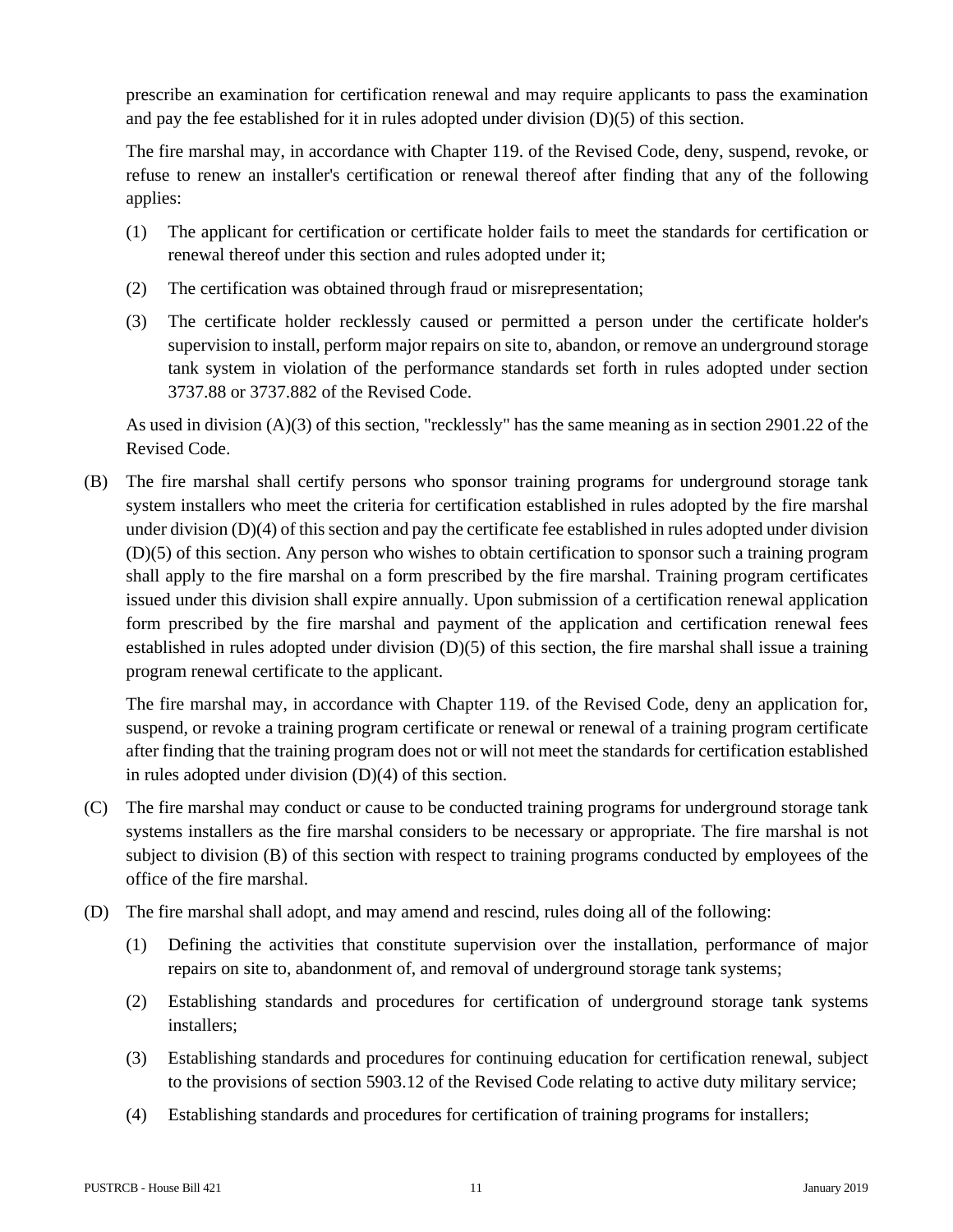- (5) Establishing fees for applications for certifications under this section, the examinations prescribed under division (A) of this section, the issuance and renewal of certificates under divisions (A) and (B) of this section, and attendance at training programs conducted by the fire marshal under division (C) of this section. Fees received under this section shall be credited to the underground storage tank administration fund created in section 3737.02 of the Revised Code and shall be used to defray the costs of implementing, administering, and enforcing this section and the rules adopted thereunder, conducting training sessions, and facilitating prevention of releases.
- (6) That are necessary or appropriate for the implementation, administration, and enforcement of this section.
- (E) Nothing in this section or the rules adopted under it prohibits an owner or operator of an underground storage tank system from installing, making major repairs on site to, abandoning, or removing an underground storage tank system under the supervision of an installer certified under division (A) of this section who is a full-time or part-time employee of the owner or operator.
- (F) On and after January 7, 1990, no person shall do any of the following:
	- (1) Install, make major repairs on site to, abandon, or remove an underground storage tank system unless the activity is performed under the supervision of a qualified individual who holds a valid installer certificate issued under division (A) of this section;
	- (2) Act in the capacity of providing supervision for the installation of, performance of major repairs on site to, abandonment of, or removal of an underground storage tank system unless the person holds a valid installer certificate issued under division (A) of this section;
	- (3) Except as provided in division (C) of this section, sponsor a training program for underground storage tank systems installers unless the person holds a valid training program certificate issued under division (B) of this section.

History: 143 v H 421. Eff 7-11-89; 2012 HB 490, § 1, eff. Sept. 28, 2012.

# **Sec. 3737.882 Action to confirm or disprove suspected petroleum release; corrective actions; violations.**

- (A) If, after an examination or inspection, the fire marshal or an assistant fire marshal finds that a release of petroleum is suspected, the fire marshal shall take such action as the fire marshal considers necessary to ensure that a suspected release is confirmed or disproved and, if the occurrence of a release is confirmed, to correct the release. These actions may include one or more of the following:
	- (1) Issuance of a citation and order requiring the responsible person to undertake, in a manner consistent with the requirements of section 9003 of the "Resource Conservation and Recovery Act of 1976," 98 Stat. 3279, 42 U.S.C.A. 6991b, as amended, applicable regulations adopted thereunder, and rules adopted under division (B) of this section, such actions as are necessary to protect human health and the environment, including, without limitation, the investigation of a suspected release;
	- (2) Requesting the attorney general to bring a civil action for appropriate relief, including a temporary restraining order or preliminary or permanent injunction, in the court of common pleas of the county in which a suspected release is located or in which the release occurred, to obtain the corrective action necessary to protect human health and the environment. In granting any such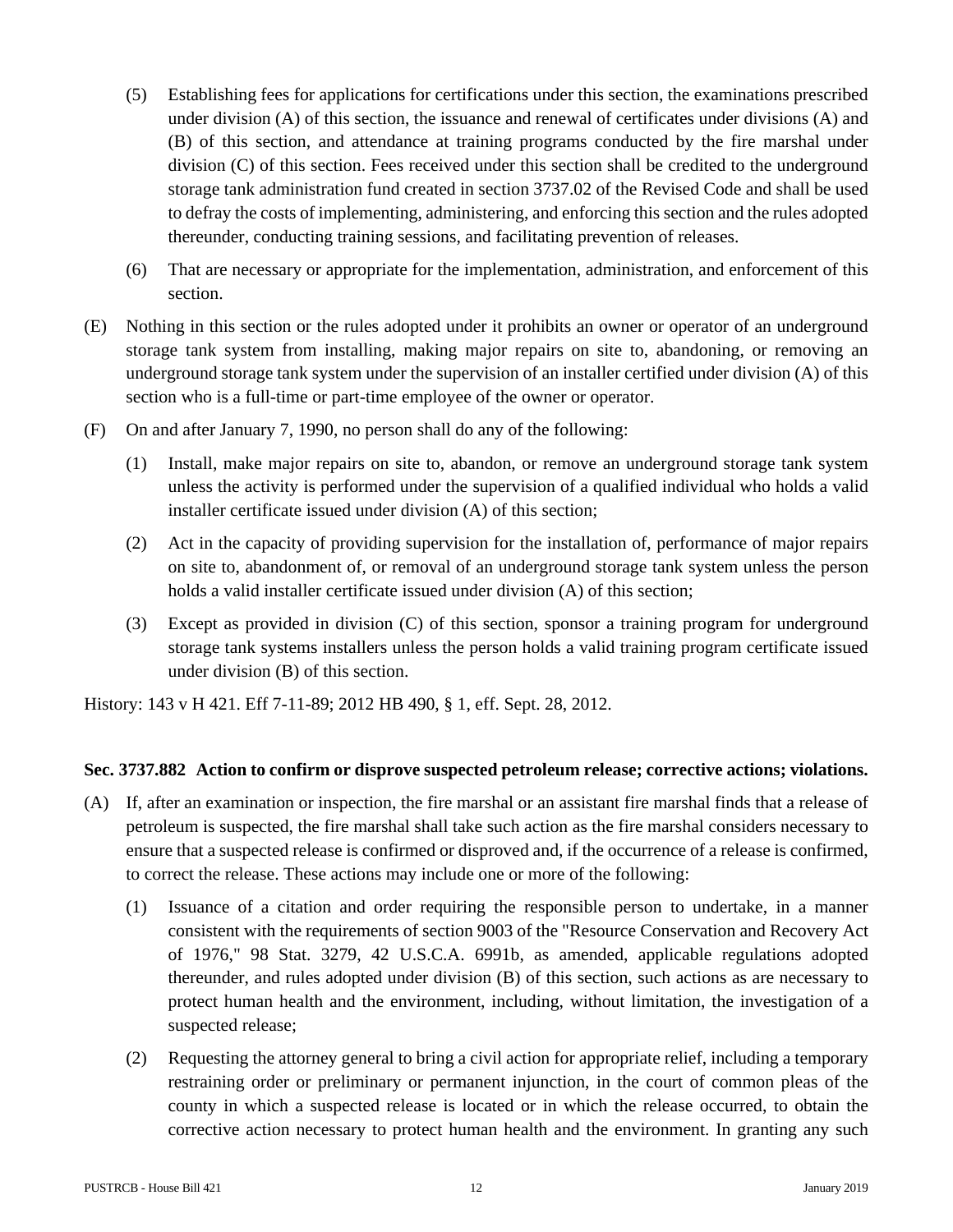relief, the court shall ensure that the terms of the temporary restraining order or injunction are sufficient to provide comprehensive corrective action to protect human health and the environment.

- (3) Entry onto premises and undertaking corrective action with respect to a release of petroleum if, in the fire marshal's judgment, such action is necessary to protect human health and the environment. Any corrective action undertaken by the fire marshal or assistant fire marshal under division  $(A)(3)$ of this section shall be consistent with the requirements of sections 9003 and 9005 of the "Resource Conservation and Recovery Act of 1976," 98 Stat. 3279, 42 U.S.C.A. 6991b, and 98 Stat. 3284, 42 U.S.C.A. 6991e, respectively, as amended, applicable regulations adopted thereunder, and rules adopted under division (B) of this section.
- (B) The fire marshal shall adopt, and may amend and rescind, such rules as the fire marshal considers necessary to establish standards for corrective actions for suspected and confirmed releases of petroleum and standards for the recovery of costs incurred for undertaking corrective or enforcement actions with respect to such releases. The rules also shall include requirements for financial responsibility for the cost of corrective actions for and compensation of bodily injury and property damage incurred by third parties that are caused by releases of petroleum. Rules regarding financial responsibility shall, without limitation, require responsible persons to provide evidence that the parties guaranteeing payment of the deductible amount established under division (E) or (F) of section 3737.91 of the Revised Code are, at a minimum, secondarily liable for all corrective action and third-party liability costs incurred within the scope of the deductible amount. The rules shall be consistent with sections 9003 and 9005 of the "Resource Conservation and Recovery Act of 1976," 98 Stat. 3279, 42 U.S.C.A. 6991b, and 98 Stat. 3284, 42 U.S.C.A. 6991e, respectively, as amended, and applicable regulations adopted thereunder.

 $(C)$ 

- (1) No person shall violate or fail to comply with a rule adopted under division (A) of section 3737.88 of the Revised Code or division (B) of this section, and no person shall violate or fail to comply with the terms of any order issued under division (A) of section 3737.88 of the Revised Code or division  $(A)(1)$  of this section.
- (2) Whoever violates division  $(C)(1)$  of this section or division  $(F)$  of section 3737.881 of the Revised Code shall pay a civil penalty of not more than ten thousand dollars for each day that the violation continues. The fire marshal may, by order, assess a civil penalty under this division, or the fire marshal may request the attorney general to bring a civil action for imposition of the civil penalty in the court of common pleas of the county in which the violation occurred. If the fire marshal determines that a responsible person is in violation of division  $(C)(1)$  of this section or division  $(F)$ of section 3737.881 of the Revised Code, the fire marshal may request the attorney general to bring a civil action for appropriate relief, including a temporary restraining order or preliminary or permanent injunction, in the court of common pleas of the county in which the underground storage tank or, in the case of a violation of division (F)(3) of section 3737.881 of the Revised Code, the training program that is the subject of the violation is located. The court shall issue a temporary restraining order or an injunction upon a demonstration that a violation of division (C)(1) of this section or division (F) of section 3737.881 of the Revised Code has occurred or is occurring.

Any action brought by the attorney general under this division is a civil action, governed by the Rules of Civil Procedure and other rules of practice and procedure applicable to civil actions.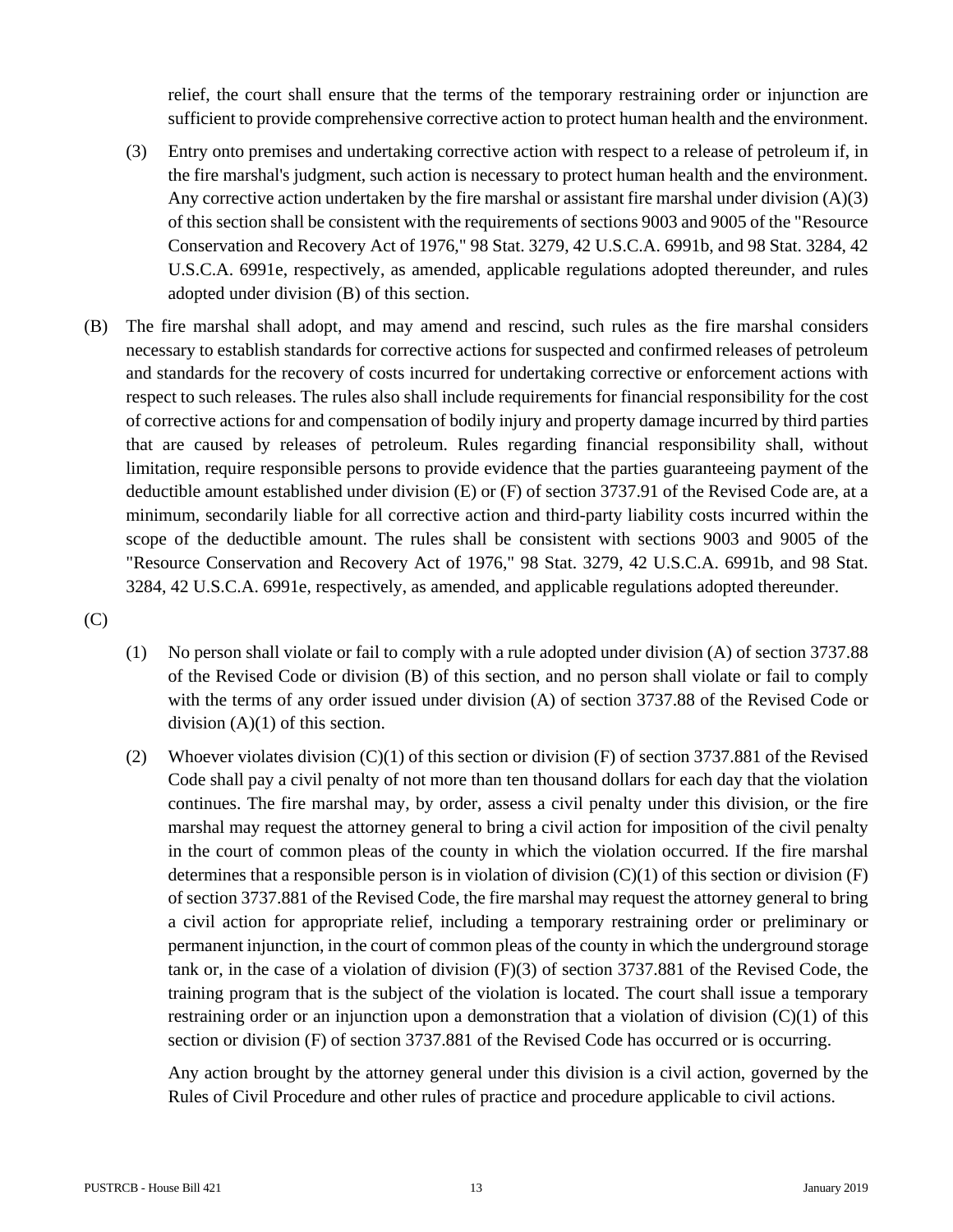Nothing in section 3737.883 of the Revised Code limits the powers of the fire marshal or the attorney general under this division.

- (D) Orders issued under division (A) of section 3737.88 of the Revised Code and divisions (A)(1) and (C) of this section, and appeals thereof, are subject to and governed by Chapter 3745. of the Revised Code. Such orders shall be issued without the necessity for issuance of a proposed action under that chapter. For purposes of appeals of any such orders, the term "director" as used in Chapter 3745. of the Revised Code includes the fire marshal and an assistant fire marshal.
- (E) Any restrictions on the use of real property for the purpose of the achievement by an owner or operator of applicable standards pursuant to rules adopted under division (B) of this section shall be contained in a deed or in another instrument that is signed and acknowledged by the property owner in the same manner as a deed or an environmental covenant that is entered into in accordance with sections 5301.80 to 5301.92 of the Revised Code. The deed, other instrument containing the restrictions, or environmental covenant shall be filed and recorded in the office of the county recorder of the county in which the property is located. Pursuant to Chapter 5309. of the Revised Code, if the use restrictions or environmental covenant are connected with registered land, as defined in section 5309.01 of the Revised Code, the restrictions or environmental covenant shall be entered as a memorial on the page of the register where the title of the owner is registered.
- (F) Any restrictions on the use of real property for the purpose of the achievement by a person that is not a responsible person, or by a person undertaking a voluntary action of applicable standards pursuant to rules adopted under division (B) of this section shall be contained in an environmental covenant that is entered into in accordance with sections 5301.80 to 5301.92 of the Revised Code. The environmental covenant shall be filed and recorded in the office of the county recorder of the county in which the property is located. Pursuant to Chapter 5309. of the Revised Code, if the environmental covenant is connected with registered land, as defined in section 5309.01 of the Revised Code, the environmental covenant shall be entered as a memorial on the page of the register where the title of the owner is registered.

History: RC § 3737.88, 142 v H 171 (Eff 7-1-87); RC § 3737.88.2, 143 v H 421 (Eff 7-11-89); 149 v H 338. Eff 10-1-2002; 150 v H 516, § 1, eff. 12-30-04; 2013 HB 59, § 101.01, eff. Sept. 29, 2013.

#### **Sec. 3737.89 Responsible person is strictly liable for costs of corrective or enforcement action.**

(A) Except when a responsible person can prove that a release of petroleum was caused solely by any one or a combination of an act of God, an act of war, or an act or omission of a third party without regard to whether any such act or omission was or was not negligent, a responsible person, notwithstanding any other provision of the Revised Code or common law of this state, is strictly liable to the state for any costs incurred for any corrective or enforcement action undertaken by the fire marshal under section 3737.882 of the Revised Code and for any costs incurred for any enforcement action undertaken by the attorney general under this section or section 3737.882 of the Revised Code with respect to a release of petroleum.

The attorney general, upon the request of the fire marshal, shall bring a civil action to recover those costs in the court of common pleas of the county in which the corrective or enforcement action was undertaken.

(B) If a responsible person alleges that a release of petroleum was caused solely by an act or omission of a third party or was caused solely by such an act or omission in combination with an act of God or an act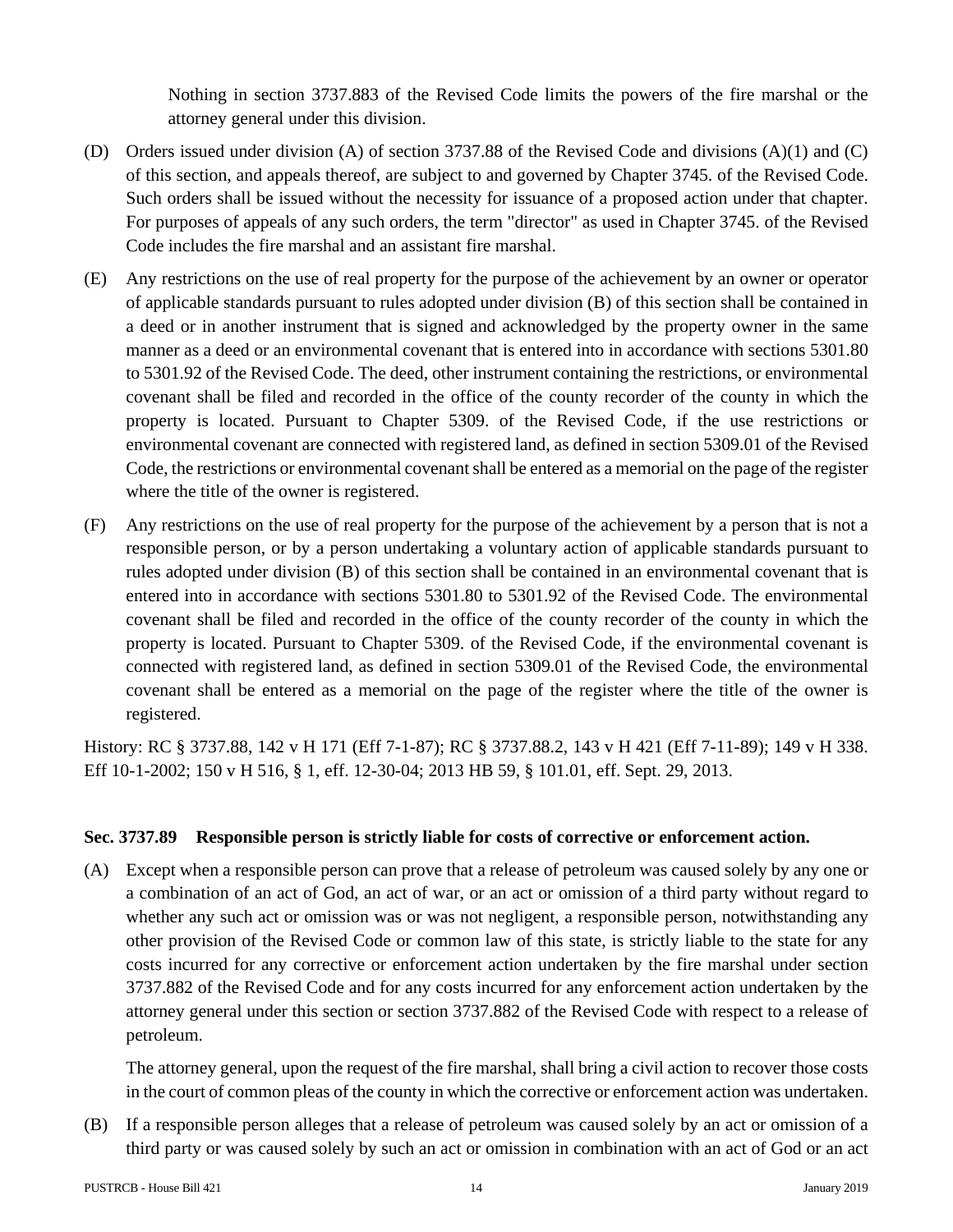of war, the responsible person shall pay to the state the cost of any corrective or enforcement action undertaken by the fire marshal under section 3737.882 of the Revised Code and any enforcement action undertaken by the attorney general under this section or section 3737.882 of the Revised Code with respect to the release and is entitled by subrogation to all rights of the state to recover those costs from the third party under division (C) of this section. The attorney general, upon the request of the fire marshal, shall bring a civil action to recover payment from the responsible party for those costs in the court of common pleas of the county in which the corrective or enforcement action was undertaken.

- (C) If the responsible person proves that a release of petroleum was caused solely by an act or omission of a third party or by such an act or omission in combination with an act of God or an act of war, the third party, notwithstanding any other provision of the Revised Code or common law of this state, is strictly liable to the state for any costs incurred for any corrective or enforcement action undertaken by the fire marshal under section 3737.882 of the Revised Code and for any enforcement action undertaken by the attorney general under this section or section 3737.882 of the Revised Code with respect to the release. The attorney general, upon the request of the fire marshal or any person entitled by subrogation to the rights of the state under division (B) of this section, may bring a civil action to recover those costs in the court of common pleas of the county in which the corrective or enforcement action was undertaken.
- (D) No indemnification, hold harmless, or similar agreement or conveyance shall be effective to transfer from the responsible person, or from any other person who may be liable under division (C) of this section, to another person the liability imposed by this section. Nothing in this division bars either of the following:
	- (1) Any agreement to insure, hold harmless, or indemnify a party to such an agreement for any liability under this section;
	- (2) A cause of action that any person has or would have against any other person by reason of subrogation or otherwise.
- (E) Nothing in this section limits the duty of a responsible person under section 3737.882 of the Revised Code and rules adopted under it to notify the fire marshal and to take action with respect to a release of petroleum.
- (F) Nothing in this section limits the right of the federal government to recover from the responsible person any federal money expended for any corrective or enforcement action as a result of a release of petroleum.

History: 143 v H 421. Eff 7-11-89.

#### **Sec. 3737.891 Repealed.**

Repealed, 146 v S 162, § 2 [143 v H 421]. Eff 10-29-95.

#### **Sec. 3737.90 Release compensation board.**

(A) There is hereby created the petroleum underground storage tank release compensation board consisting of the treasurer of state and the directors of commerce and environmental protection as members ex officio, or their designees, and nine members to be appointed by the governor with the advice and consent of the senate. No more than five of the appointed members shall be affiliated with the same political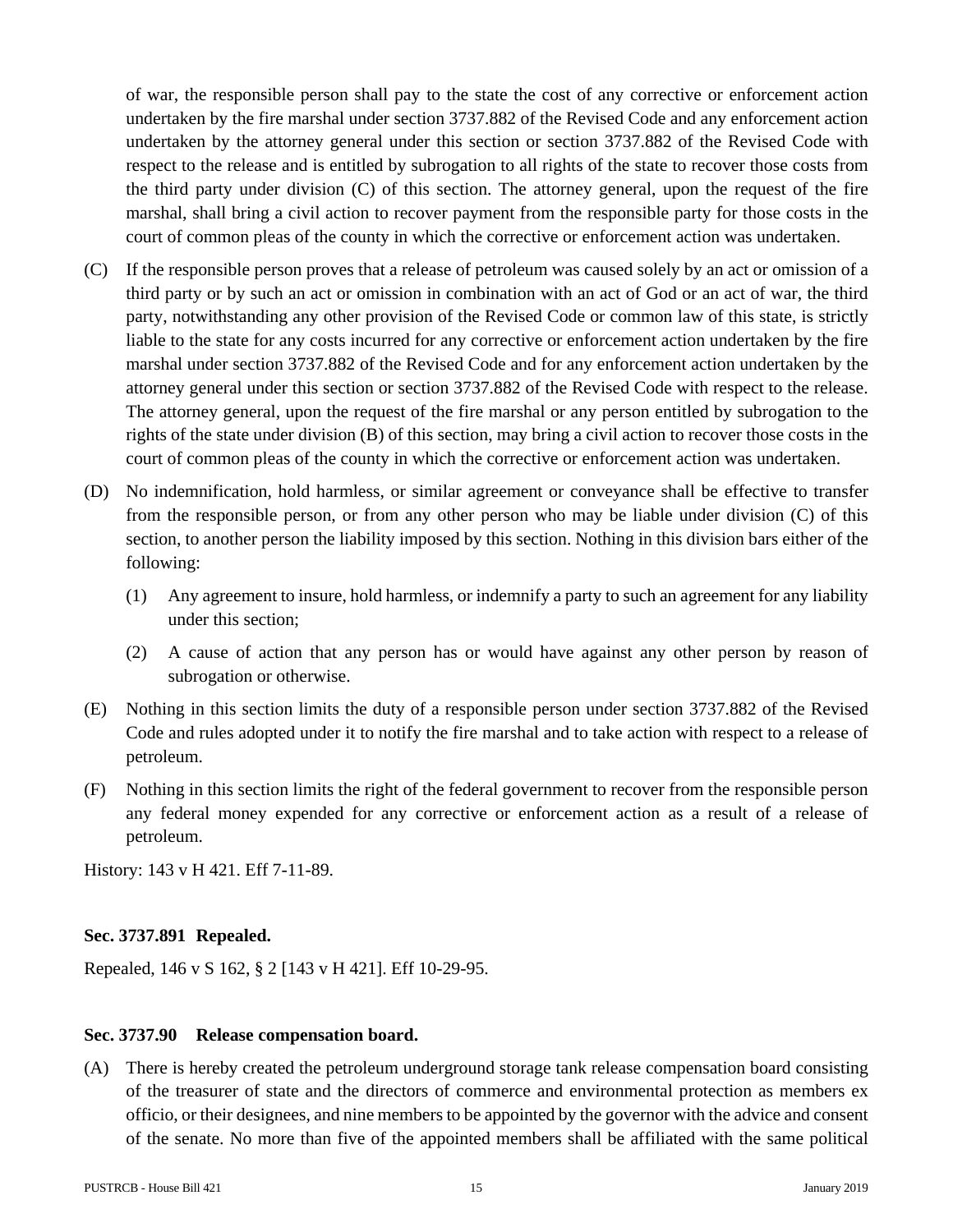party. Of the appointed members, one shall represent the interests of petroleum refiners, one shall represent the interests of petroleum marketers, one shall represent the interests of retail petroleum dealers, one shall represent the interests of local governments, one shall have experience in casualty and fire or pollution liability insurance, two shall represent the interests of businesses that own petroleum underground storage tanks and are not primarily engaged in the sale of petroleum, and two shall be professional engineers registered under Chapter 4733. of the Revised Code with experience in geology or environmental engineering who shall represent the interests of the public and shall not be associated with the petroleum industry.

Of the initial appointments to the board, three shall be for a term ending July 11, 1990, three shall be for a term ending July 11, 1991, and three shall be for a term ending July 11, 1992. Thereafter, terms of office shall be for three years, with each term ending on the same day of the same month as did the term that it succeeds. Each member shall hold office from the date of his appointment until the end of the term for which he was appointed. Members may be reappointed. Vacancies shall be filled in the manner provided for original appointments. Any member appointed to fill a vacancy occurring prior to the expiration date of the term for which his predecessor was appointed shall hold office as a member for the remainder of that term. A member shall continue in office subsequent to the expiration date of his term until his successor takes office or until a period of sixty days has elapsed, whichever occurs first. Appointed members of the board shall be compensated on a per diem basis in accordance with division (J) of section 124.15 of the Revised Code for each day of actual attendance at meetings of the board. Members shall receive their actual and necessary expenses incurred in the performance of their duties as members of the board.

The petroleum underground storage tank release compensation board is a body both corporate and politic in this state, and the carrying out of its purposes and the exercise by it of the powers conferred by sections 3737.90 to 3737.98 of the Revised Code shall be held to be, and are hereby determined to be, essential governmental functions and public purposes of the state.

Each appointed member of the board shall give a surety bond to the state in the penal sum of not less than twenty-five thousand dollars as determined by the board. The chairman of the board shall give a bond in the penal sum of not less than fifty thousand dollars as determined by the board. Each surety bond shall be conditioned upon the faithful performance of the duties of the office, be executed by a surety company authorized to transact business in this state, be approved by the governor, and be filed in the office of the secretary of state. The surety bonds shall be given at such time as is established by the board, provided that they shall be given prior to the issuance of any revenue bonds by the board under sections 3737.90 to 3737.948 of the Revised Code.

The board shall meet at least quarterly and shall hold such additional meetings as are necessary to implement and administer sections 3737.90 to 3737.98 of the Revised Code. Additional meetings may be called in accordance with rules adopted under this section. The board shall annually select from among its members a chairman and a vice-chairman.

A majority of the members of the board constitutes a quorum for the transaction of any business of the board.

- (B) The board may:
	- (1) In accordance with Chapter 119. of the Revised Code, adopt, amend, and rescind rules establishing procedures for calling special meetings of the board;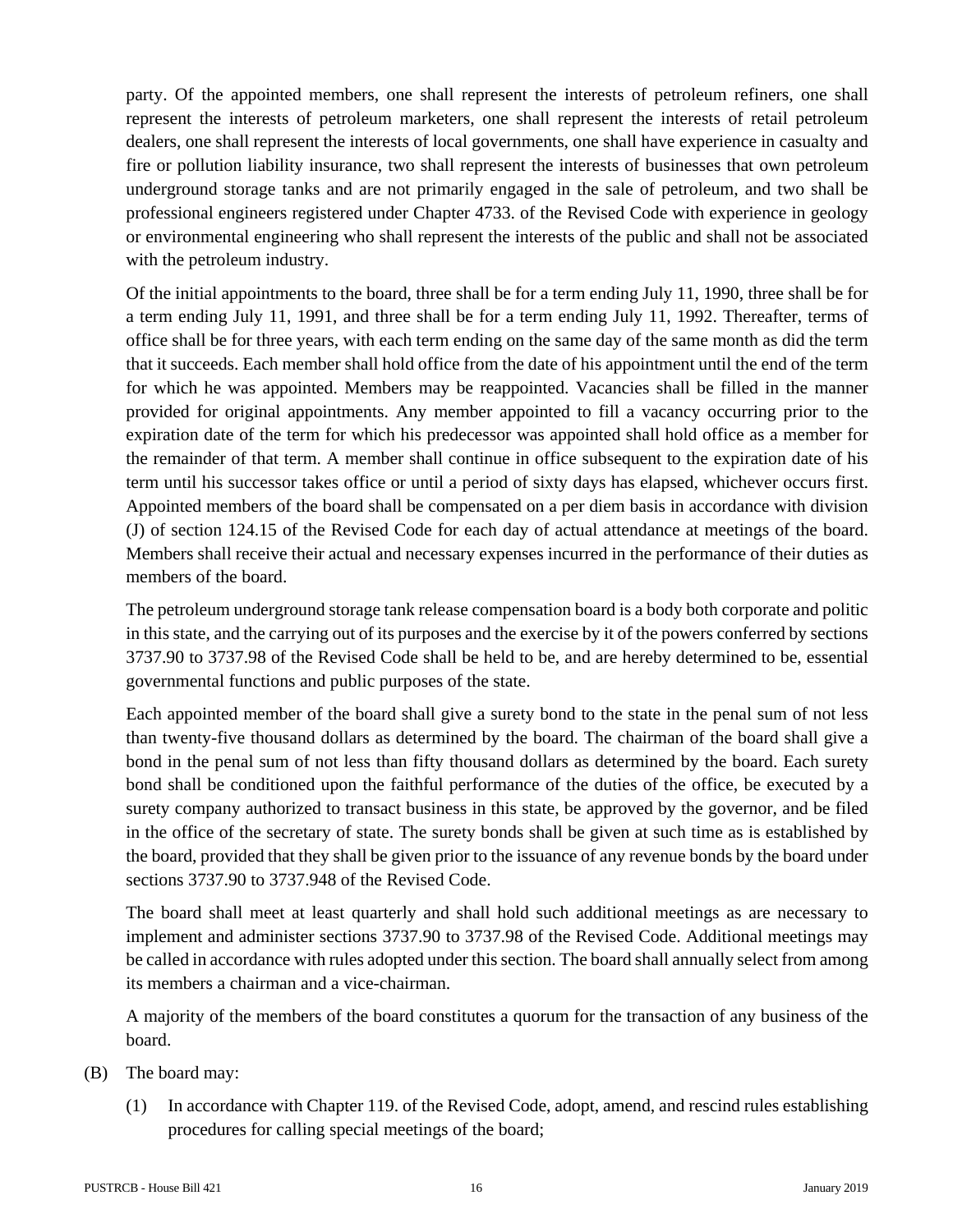- (2) In accordance with Chapter 119. of the Revised Code, adopt, amend, and rescind such other rules as are necessary or appropriate to implement and administer sections 3737.90 to 3737.98 of the Revised Code, including, without limitation, rules for the administration of the petroleum underground storage tank linked deposit program established under sections 3737.95 to 3737.98 of the Revised Code; rules establishing priorities for the payment of claims under section 3737.92 of the Revised Code on the petroleum underground storage tank financial assurance fund created in section 3737.91 of the Revised Code based upon a consideration of the date that a claim is originally filed and the threat posed to human health and the environment by the release to which the claim applies; and rules providing for the payment of any such claims in installments, when appropriate. The rules adopted under division  $(B)(2)$  of this section shall be consistent with section 9003 of the "Resource Conservation and Recovery Act of 1976," 98 Stat. 3279, 42 U.S.C.A. 6991b, as amended, and regulations adopted under it.
- (3) Employ and fix the compensation of the director of the petroleum underground storage tank financial assurance fund and such other personnel as are necessary to implement and administer sections 3737.90 to 3737.98 of the Revised Code and rules adopted under them. The board may designate positions in the unclassified civil service for which it may employ persons who shall be eligible for membership in the public employees retirement system under Chapter 145. of the Revised Code and who shall not be subject to Chapter 4117. of the Revised Code.
- (4) Enter into contracts or agreements for the purposes of sections 3737.90 to 3737.98 of the Revised Code, including, without limitation, a contract for administration of the petroleum underground storage tank financial assurance fund by an agent;
- (5) Sue or be sued in its own name in actions arising out of any act or omission in connection with its business or affairs under sections 3737.90 to 3737.98 of the Revised Code;
- (6) Issue revenue bonds payable solely from revenues as provided in sections 3737.94 to 3737.948 of the Revised Code for the purpose of funding the petroleum underground storage tank financial assurance fund to preserve jobs and employment opportunities in the state and to control water pollution and ensure the viability of ground water in the state by reimbursements to responsible persons for improving property damaged by releases of petroleum;
- (7) Establish by rule the maximum percentage of the petroleum underground storage tank financial assurance fund that may be used to make petroleum underground storage tank linked deposits under sections 3737.95 to 3737.98 of the Revised Code.
- (C) Section 9.86 of the Revised Code applies to the petroleum underground storage tank release compensation board and to any officer or employee of the board, as "officer" and "employee" are defined in section 109.36 of the Revised Code.
- (D) The board, in the conduct of its functions and duties, is not subject to the regulation of the superintendent of insurance under Title XXXIX [39] of the Revised Code nor any rules of the department of insurance adopted thereunder.

History: 143 v H 421 (Eff 7-11-89); 143 v S 396. Eff 4-11-91.

# **Sec. 3737.91 Financial assurance fund; fees; certificate of coverage.**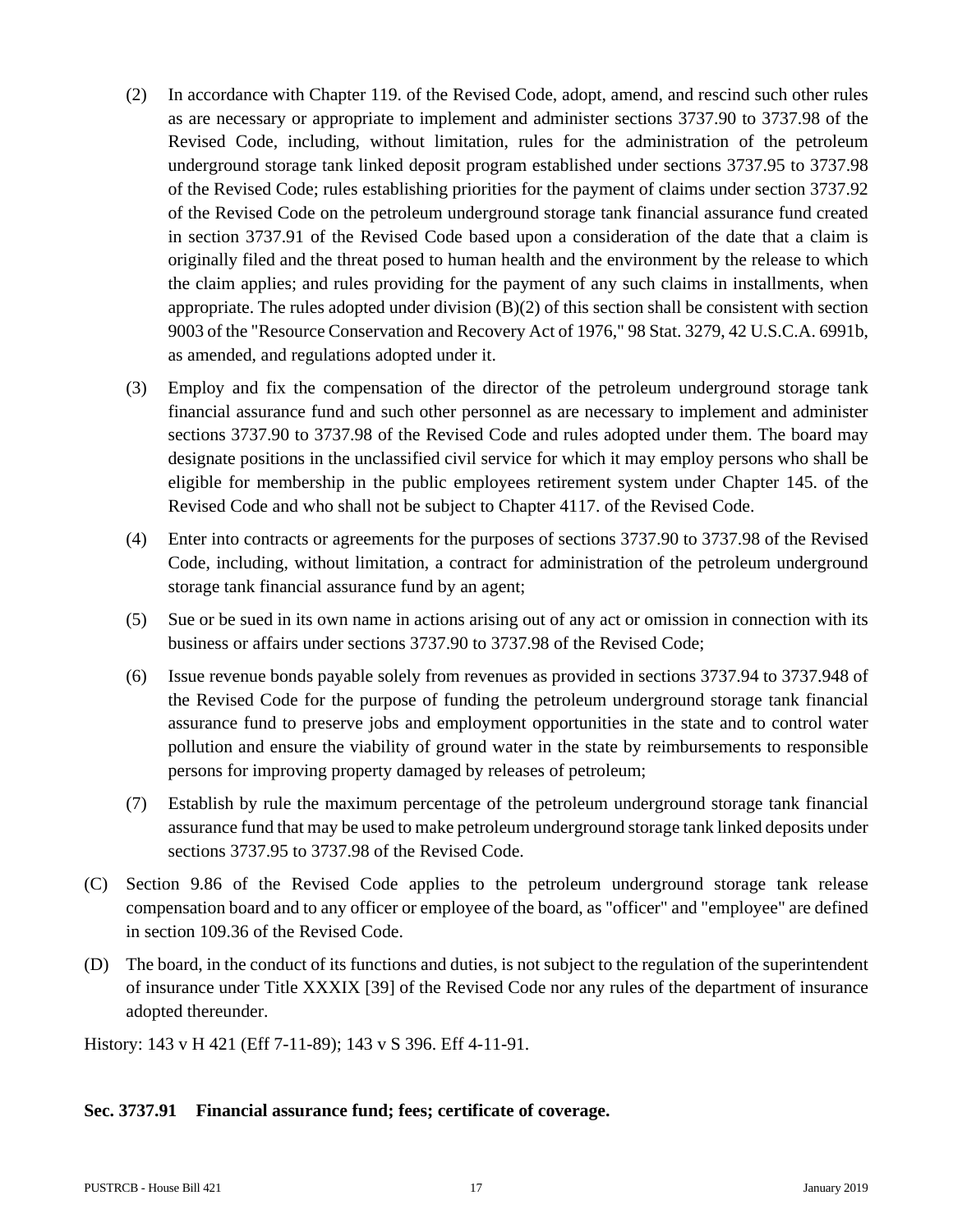- (A) There is hereby created the petroleum underground storage tank financial assurance fund, which shall be in the custody of the treasurer of state, but is not a part of the state treasury. The fund shall consist of moneys from the following sources:
	- (1) All fees collected under divisions (B) and (F) of this section and all supplemental fees collected under division (C) of this section;
	- (2) Interest earned on moneys in the fund;
	- (3) Appropriations to the fund from the general revenue fund;
	- (4) The proceeds of revenue bonds issued under sections 3737.90 to 3737.948 of the Revised Code, provided that upon resolution of the petroleum underground storage tank release compensation board created in section 3737.90 of the Revised Code, all or part of those proceeds may be deposited into a separate account of the fund. Chapters 131. and 135. of the Revised Code do not apply to the establishment, deposit, investment, application, and safeguard of any such account and moneys in any such account.
- (B) For the purposes of paying the costs of implementing and administering this section and sections 3737.90 and 3737.92 of the Revised Code and rules adopted under them; payment or reimbursement of corrective action costs under section 3737.92 of the Revised Code; compensating third parties for bodily injury or property damage under that section; and payment of principal and interest on revenue bonds issued under sections 3737.90 to 3737.948 of the Revised Code to raise capital for the fund, there is hereby assessed an annual petroleum underground storage tank financial assurance fee on each tank comprising an underground storage tank or an underground storage tank system that contains or has contained petroleum and for which a responsible person is required to demonstrate financial responsibility by rules adopted by the fire marshal under division (B) of section 3737.882 of the Revised Code. The fee assessed by this division shall be paid to the board by a responsible person for each tank that is subject to the fee. The fee shall be paid not later than the first day of July of each year, except that in 1989 the fee shall be paid by either the first day of September or ninety days after July 11, 1989, whichever is later. The fee is in addition to any fee established by the fire marshal under section 3737.88 of the Revised Code.

The amount of the annual fee due in 1989 and 1990 is one hundred fifty dollars per tank per year. In 1991 and subsequent years the board shall establish the amount of the annual fee in accordance with this division. Not later than the first day of April of 1991 and each subsequent year, the board, in consultation with the administrative agent of the fund with whom the board has entered into a contract under division (B)(3) of section 3737.90 of the Revised Code, if any, shall determine the amount of the annual fee to be assessed in that year and shall adopt rules in accordance with Chapter 119. of the Revised Code to establish the fee at that amount. The fee shall be established at an amount calculated to maintain the continued financial soundness of the fund, provided that if the unobligated balance of the fund exceeds forty-five million dollars on the date that an annual determination is made, the board may assess a fee in the year to which the determination applies only to the extent required in or by, or necessary to comply with covenants or other requirements in, revenue bonds issued under sections 3737.90 to 3737.948 of the Revised Code or in proceedings or other covenants or agreements related to such bonds. Not later than the first day of May of 1991 and each subsequent year, the board shall notify each responsible person by certified mail of the amount of the annual fee per tank due in that year. As used in this paragraph, "proceedings" has the same meaning as in section 133.01 of the Revised Code.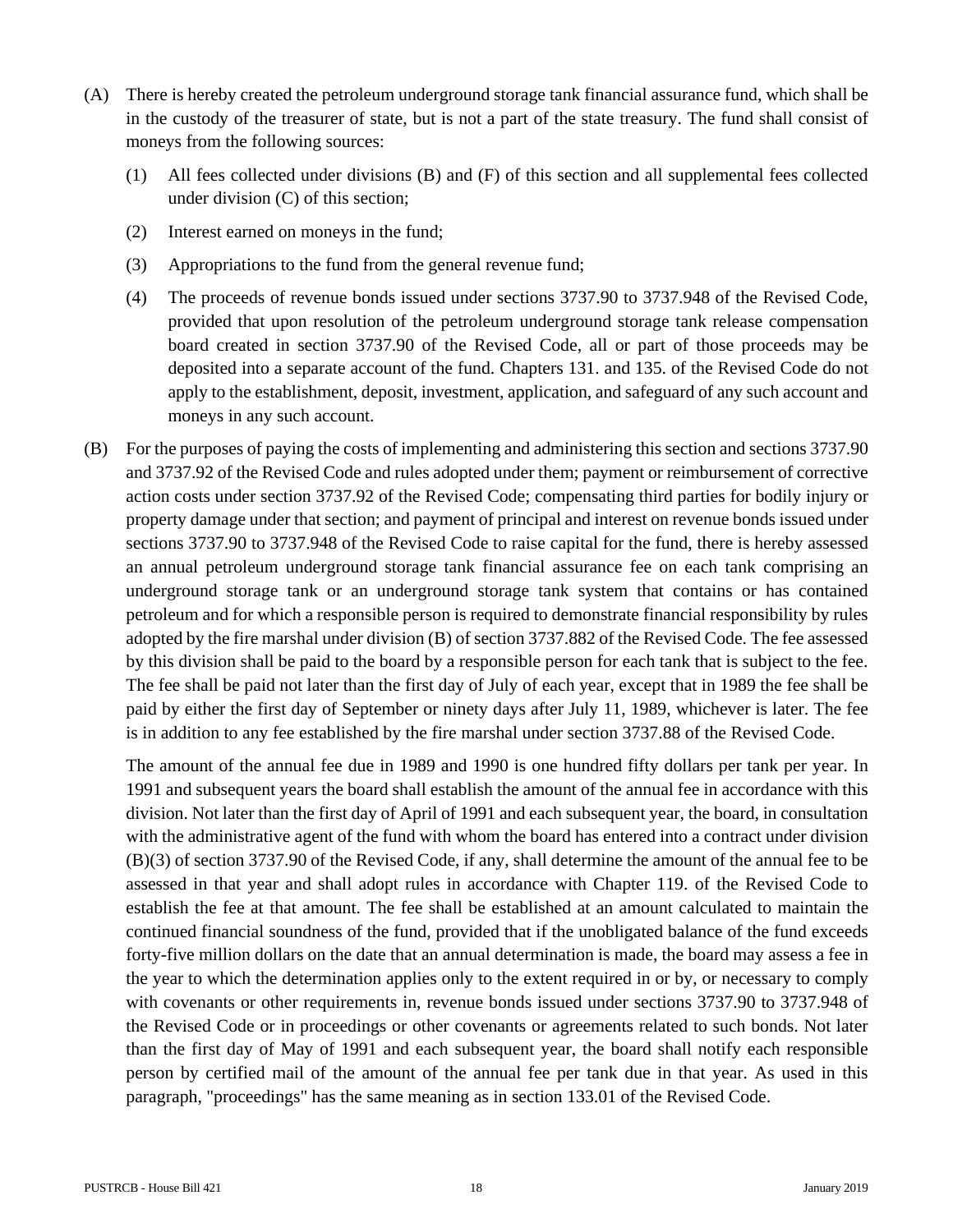If a responsible person is both the owner and operator of a tank, the responsible person shall pay any annual fee assessed under this division in compliance with this division and the rules adopted thereunder. If the owner of the tank and the operator of the tank are not the same person, any annual fee assessed under this division in compliance with this division and the rules adopted thereunder shall be paid by one of the responsible persons; however, all such responsible persons are liable for noncompliance with this division.

(C) As necessary to maintain the financial soundness of the fund, the board, by rules adopted in accordance with Chapter 119. of the Revised Code, may at any time assess a supplemental petroleum underground storage tank financial assurance fee on tanks subject to the fee assessed under division (B) or (F) of this section in any fiscal year in which the board finds that the unobligated balance in the fund is less than fifteen million dollars. The board, in consultation with the fund's administrative agent, if any, shall establish the amount of the supplemental fee at an amount that will ensure an unobligated balance in the fund of at least fifteen million dollars at the end of the fiscal year in which the supplemental fee is assessed. Not less than thirty days before the date on which payment of the supplemental fee is due under the board's rules, the board shall notify each responsible person by certified mail of the amount of the supplemental fee and the date on which payment of the supplemental fee to the board is due.

If a responsible person is both the owner and operator of a tank, the responsible person shall pay any supplemental fee assessed under this division in compliance with this division and the rules adopted thereunder. If the owner of the tank and the operator of the tank are not the same person, any supplemental fee assessed under this division in compliance with this division and the rules adopted thereunder shall be paid by one of the responsible persons; however, all such responsible persons are liable for noncompliance with this division.

(D)

- (1) The board shall issue a certificate of coverage to any responsible person who has complied with all of the following:
	- (a) Paid the fee assessed under division  $(B)$  or  $(F)$  of this section;
	- (b) Demonstrated to the board financial responsibility in compliance with the rules adopted by the fire marshal under division (B) of section 3737.882 of the Revised Code for the deductible amount established under division (E) of this section or, when appropriate, the reduced deductible amount established under division (F) of this section. If the responsible person utilizes self-insurance as a financial responsibility mechanism, the responsible person shall provide the board with an affidavit in which the responsible party certifies that all documentation submitted to the board is true and accurate;
	- (c) Certified to the board that for each petroleum underground storage tank system for which a certificate of coverage is sought, the responsible person is in compliance with applicable rules for petroleum underground storage tank systems that have been adopted by the fire marshal under section 3737.88 of the Revised Code.

The certificate of coverage shall state the amount of coverage to which the responsible person is entitled from the fund pursuant to division (D)(3) of this section and the time period for which the certificate provides that coverage. An issued certificate of coverage is subject to the condition that the holder timely pay any supplemental fee assessed under division (C) of this section during the time that the certificate is in effect.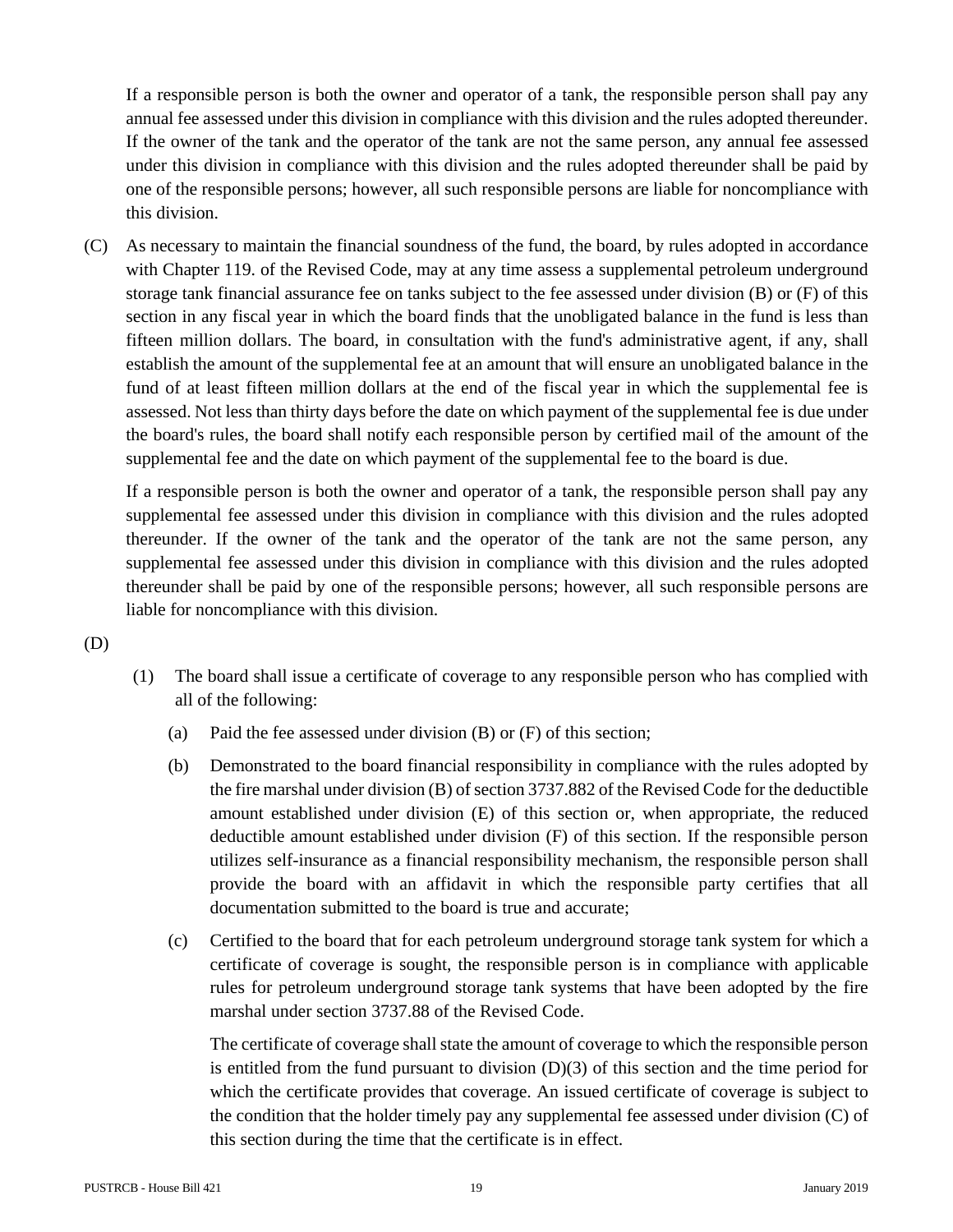- (2) The board shall not issue a certificate of coverage to any responsible person who fails to comply with divisions  $(D)(1)(a)$ ,  $(b)$ , and  $(c)$  of this section.
- (3) The maximum disbursement from the fund for any single release of petroleum is the difference between the deductible amount established under division (E) of this section or, when appropriate, the reduced deductible amount established under division (F) of this section and one million dollars. The maximum disbursement from the fund during any fiscal year on behalf of any responsible person shall not exceed in the aggregate one million dollars less the deductible amount if the responsible person owns or operates not more than one hundred tanks comprising underground petroleum storage tanks or underground petroleum storage tank systems, shall not exceed in the aggregate two million dollars less the deductible amount if the responsible person owns or operates not more than two hundred such tanks, shall not exceed in the aggregate three million dollars less the deductible amount if the responsible person owns or operates not more than three hundred such tanks, and shall not exceed in the aggregate four million dollars less the deductible amount if the responsible person owns or operates more than three hundred such tanks. The maximum disbursement from the fund for any single release or for any fiscal year under this division does not in any manner limit the liability of a responsible person for a release of petroleum.

(E)

- (1) Except as otherwise provided in division (F) of this section, no responsible person is eligible to receive moneys from the fund under section 3737.92 of the Revised Code until the responsible person demonstrates to the board financial responsibility for the first fifty thousand dollars of the cost for corrective action for, and compensating third parties for bodily injury and property damage caused by, accidental releases of petroleum from an underground storage tank owned or operated by the responsible party. The fifty thousand dollar amount is the deductible amount for the purposes of this section and section 3737.92 of the Revised Code.
- (2) The board, in consultation with the fund's administrative agent, if any, may, by rules adopted in accordance with Chapter 119. of the Revised Code, establish for any fiscal year a deductible amount that differs from fifty thousand dollars. The deductible amount established by the board shall be such an amount as to maintain the financial soundness of the fund. Any action of the board to establish a differing deductible amount or to alter a deductible amount previously established by it shall be taken concurrently with the establishment under division (B) of this section of the annual fee due on the first day of the fiscal year in which the deductible amount will apply. If the deductible amount established under this division differs from that in effect at the time of the board's action, the board shall notify each responsible person of the change by certified mail not later than the first day of May preceding the effective date of the change.

(F)

(1) Any responsible person owning, or owning or operating, a total of six or fewer petroleum underground storage tanks may elect in calendar years 1989 and 1990 to pay twice the amount of the per tank annual fee for each tank assessed under division (B) of this section in order to reduce the amount of the deductible established in division (E) of this section to the total amount of ten thousand dollars. The election shall be available only at the time of the payment of the annual fee and any supplemental fee. The election shall not be retroactively applied.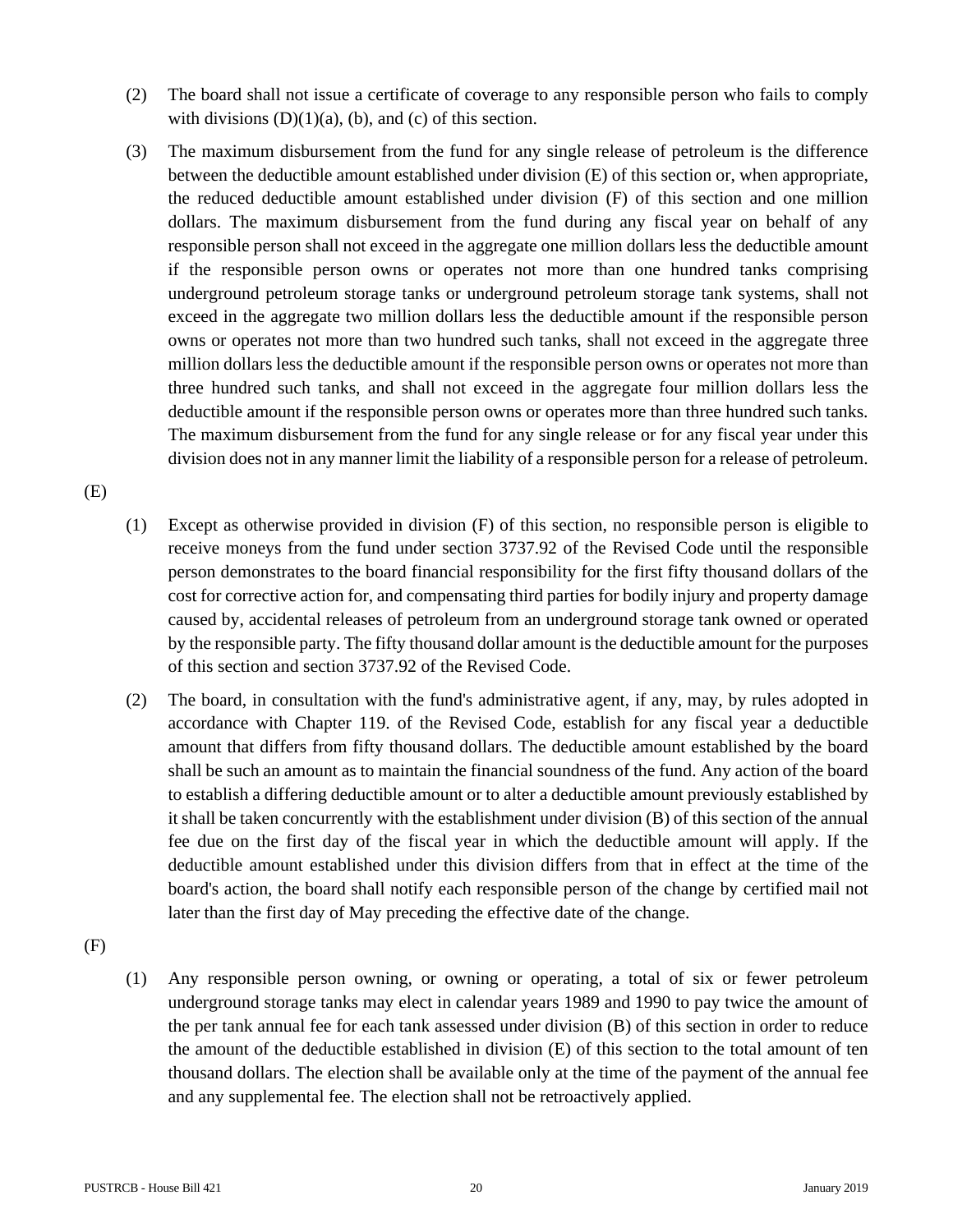- (2) Any responsible person owning, or owning or operating, a total of six or fewer petroleum underground storage tanks may elect in calendar year 1991 and in each subsequent year to pay an additional fee at an amount established by the board in addition to the per tank annual fee assessed under division (B) of this section in order to reduce the deductible amount established under division (E) of this section. In calendar year 1991 and in each subsequent year, the board shall establish the amount of the additional fee and the reduced deductible amount. In determining the amount of the additional fee and the reduced deductible amount, the board shall take into consideration the effect of the additional claims paid under section 3737.92 of the Revised Code to responsible persons making an election under division  $(F)(2)$  of this section and balance that consideration with such factors as the availability of liability insurance, the difficulty of proving financial responsibility pursuant to the rules adopted by the fire marshal under division (B) of section 3737.882 of the Revised Code, and the hardship created on small owners and operators of petroleum underground storage tanks by an increase in either the additional fee or the reduced deductible amount.
- (3) Any responsible person owning, or owning or operating, a total of six or fewer petroleum underground storage tanks who elects to pay the additional fee under divisions  $(F)(1)$  and  $(2)$  of this section shall pay any per tank supplemental fee assessed under division (C) of this section.
- (G) If the director of the fund determines that a responsible person has failed to comply with division  $(B)$ ,  $(C)$ , or (F) of this section, the director of the fund shall notify each responsible person for the petroleum underground storage tank of the noncompliance. If, within thirty days after the notification, the responsible person fails to pay the applicable fee or any fee previously assessed upon the responsible person under this section, the director of the fund shall issue an order requiring the responsible person to pay all of the fees the responsible person owes to the fund and an additional late payment fee in the amount of one thousand dollars to the fund.

If a responsible person fails to comply with any order of the director of the fund within thirty days after the issuance of the order, the director shall notify the fire marshal of that noncompliance. Upon the request of the director of the fund, the attorney general may bring a civil action for appropriate relief, including a temporary restraining order or preliminary or permanent injunction, in the court of common pleas of the county in which the petroleum underground storage tank that is the subject of the order is located. The court shall issue an injunction upon a demonstration that a failure to comply with the director's order has occurred or is occurring.

Any orders issued by the director of the fund under this division may be appealed by the responsible person under division (F) of section 3737.92 of the Revised Code. For the purpose of an appeal of any order of the director of the fund, "determination" as used in that division includes any order of the director of the fund. The filing of a notice of appeal under this division does not operate as a stay of any order of the director of the fund.

History: 143 v H 421 (Eff 7-11-89); 144 v S 359 (Eff 12-22-92); 147 v S 46. Eff 12-18-97.

#### **Sec. 3737.92 Purposes of financial assurance fund; claims for payment or reimbursement.**

(A) The petroleum underground storage tank release compensation board created in section 3737.90 of the Revised Code shall use moneys in the petroleum underground storage tank financial assurance fund established in section 3737.91 of the Revised Code exclusively for the following purposes: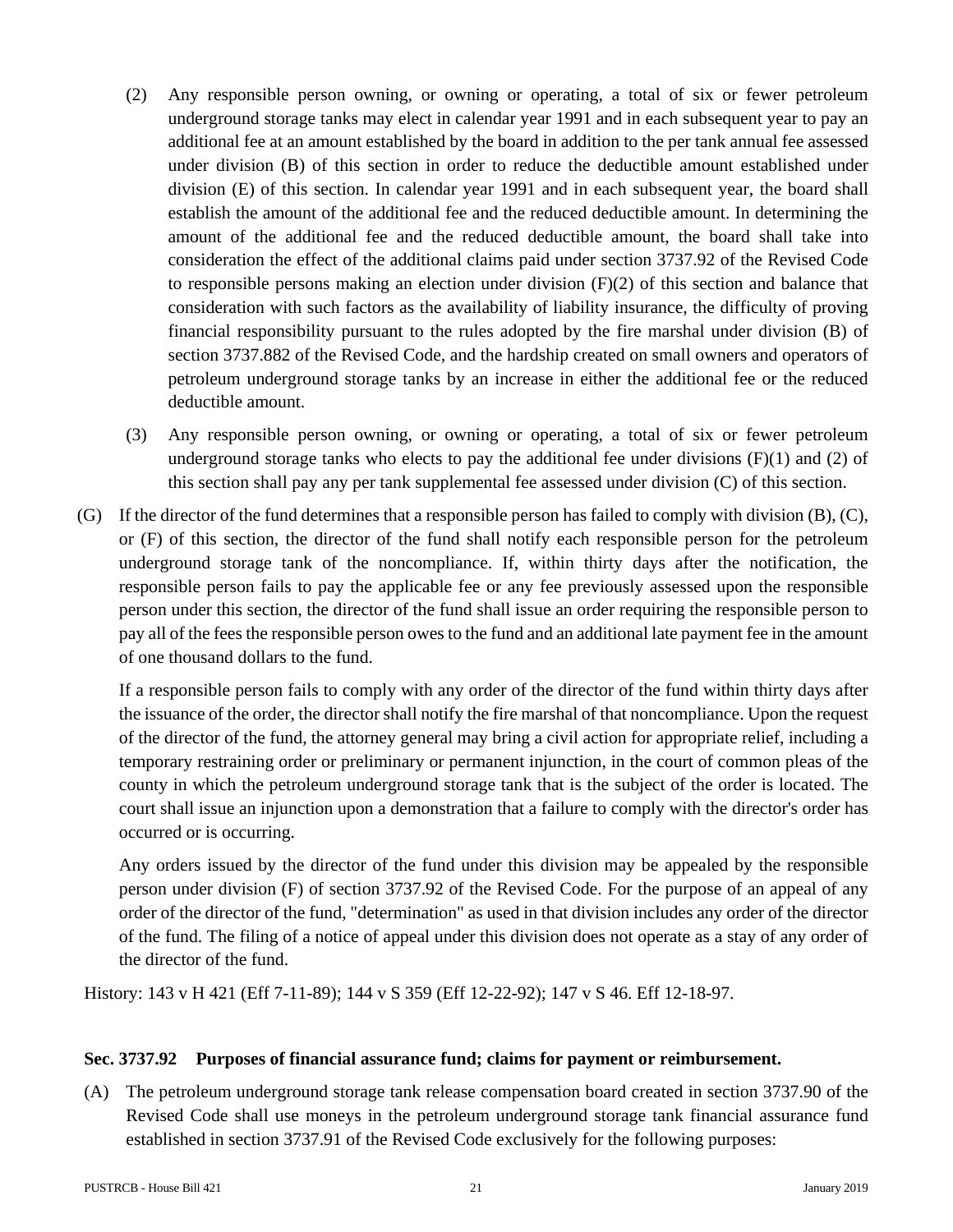- (1) Payment of the expenses of administering the fund;
- (2) Payment of the administrative expenses of the board;
- (3) Payment to or reimbursement of responsible persons for the necessary cost of corrective action for and compensating third parties for bodily injury and property damage caused by accidental releases of petroleum in accordance with this section, provided that proceeds from the issuance of revenue bonds under sections 3737.90 to 3737.948 of the Revised Code may only be used for the payment to or reimbursement of responsible persons for the necessary costs of corrective action for improving property damaged by accidental releases of petroleum in accordance with this section;
- (4) Deposit into any funds provided for in a resolution or resolutions of the board in connection with any revenue bonds issued under sections 3737.90 to 3737.948 of the Revised Code;
- (5) Placement of petroleum underground storage tank linked deposits under sections 3737.95 to 3737.98 of the Revised Code.
- (B) A responsible person seeking to obtain from the fund payment of or reimbursement for corrective action costs for an accidental release of petroleum shall submit a claim to the board in accordance with and containing the information required by rules adopted by the board in accordance with Chapter 119. of the Revised Code. Before authorizing any disbursement from the fund to pay all or any portion of a claim submitted under this division, the director of the fund shall first determine that the claim meets all of the following criteria:
	- (1) The responsible person is eligible under division (D) of this section to receive payment of or reimbursement for the corrective action costs from the fund;
	- (2) The corrective action performed or to be performed has been authorized by the fire marshal under section 3737.882 of the Revised Code and rules adopted under that section;
	- (3) The costs of performing the corrective action are necessary to comply with the rules of the fire marshal adopted under sections 3737.88 and 3737.882 of the Revised Code governing corrective actions.
- (C) A responsible person seeking to obtain from the fund payment of or reimbursement for compensation paid or to be paid to third parties for bodily injury or property damage caused by an accidental release of petroleum shall submit a claim to the board in accordance with and containing the information required by rules adopted by the board in accordance with Chapter 119. of the Revised Code. Before authorizing any disbursement from the fund to pay all or any portion of a claim submitted under this division, the director of the fund shall first determine that the claim meets both of the following criteria:
	- (1) The responsible person who submitted the claim is eligible under division (D) of this section to receive payment of or reimbursement for the third-party compensation from the fund;
	- (2) There is a legally enforceable judgment against the responsible person for bodily injury or property damage to one or more third parties resulting from the release in the amount stated in the claim, or, if there is a settlement with a third party as a result of the release, the amount of the settlement stated in the claim is reasonable.
- (D) A responsible person is not eligible to receive payment or reimbursement from the fund under division (B) or (C) of this section unless all of the following conditions are met: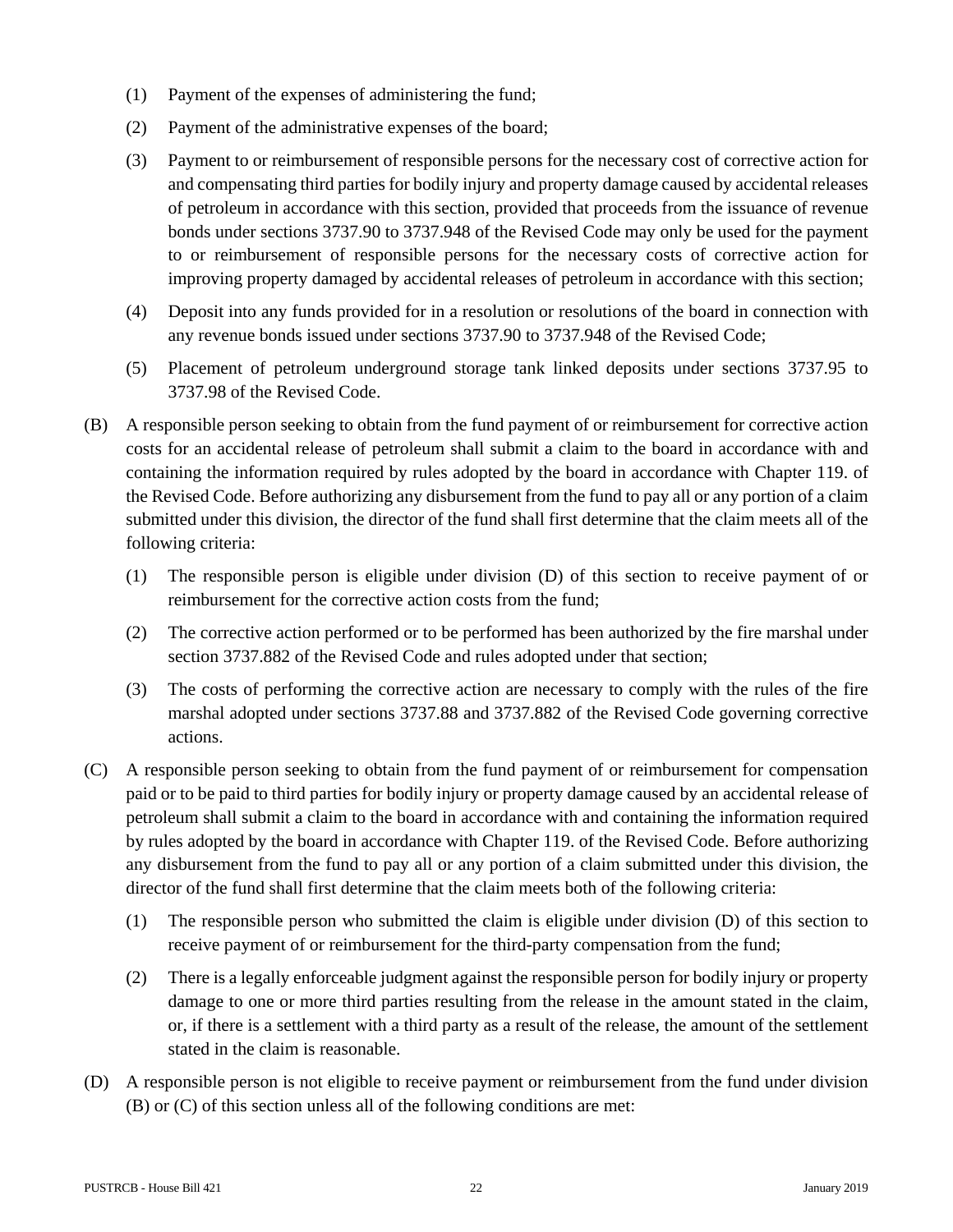- (1) At the time that the release was first suspected or confirmed, a responsible person possessed a valid certificate of coverage issued by the board under division (D) of section 3737.91 of the Revised Code for the petroleum underground storage tank system from which the release occurred;
- (2) One of the following applies:
	- (a) The petroleum underground storage tank system from which the release occurred was registered in compliance with rules adopted by the fire marshal under section 3737.88 of the Revised Code when the occurrence of the release was first suspected or confirmed;
	- (b) The fire marshal has recommended that payment or reimbursement be made because good cause existed for the responsible person's failure to have so registered the petroleum underground storage tank system, and the responsible person has registered the petroleum underground storage tank system with the fire marshal and paid all back registration fees payable under those rules for registration of the system from the time the responsible person should have, but failed to register the system.
- (3) The fire marshal has determined that, when the claim was filed, a responsible person was in compliance with all orders issued under sections 3737.88 and 3737.882 of the Revised Code regarding the petroleum underground storage tank system from which the release occurred;
- (4) A responsible person demonstrates financial responsibility for the deductible amount applicable under section 3737.91 of the Revised Code for the petroleum underground storage tank system from which the release has occurred;
- (5) The responsible person has not falsified any attestation contained on a registration application required by rules adopted under section 3737.88 of the Revised Code;
- (6) The petroleum underground storage tank system from which the release occurred was in compliance with rules, other than rules regarding registration, adopted by the fire marshal under section 3737.88 of the Revised Code when the occurrence of the release was first suspected or confirmed.
- (E) The director of the fund may make a determination to approve or disapprove a claim and to authorize a disbursement from the fund for payment of an approved claim administratively without a hearing. If the director of the fund makes a determination regarding a claim that is inconsistent with a recommendation or determination of the fire marshal for purposes of division  $(B)(2)$  or  $(3)$  or  $(D)(2)$ ,  $(3)$ , or  $(5)$  of this section, the director shall detail those inconsistencies in a written finding of fact before authorizing any disbursement from the fund for payment of the claim. Upon making a determination of a claim under this section, the director of the fund shall provide written notice of the determination and a copy of any written finding of fact accompanying the determination to the responsible person who submitted the claim and to the fire marshal.
- (F) If the responsible person who submitted a claim under this section or the fire marshal objects to the determination of the claim made by the director of the fund and files an objection to the determination with the board within thirty days after the mailing of the notification of the determination and finding of fact, if any, the board shall appoint a referee to conduct an adjudication hearing on the determination. The adjudication hearing shall be conducted in accordance with section 119.09 of the Revised Code. For the purposes of adjudication hearings on determinations of the director of the fund, the term "agency" as used in that section includes the board.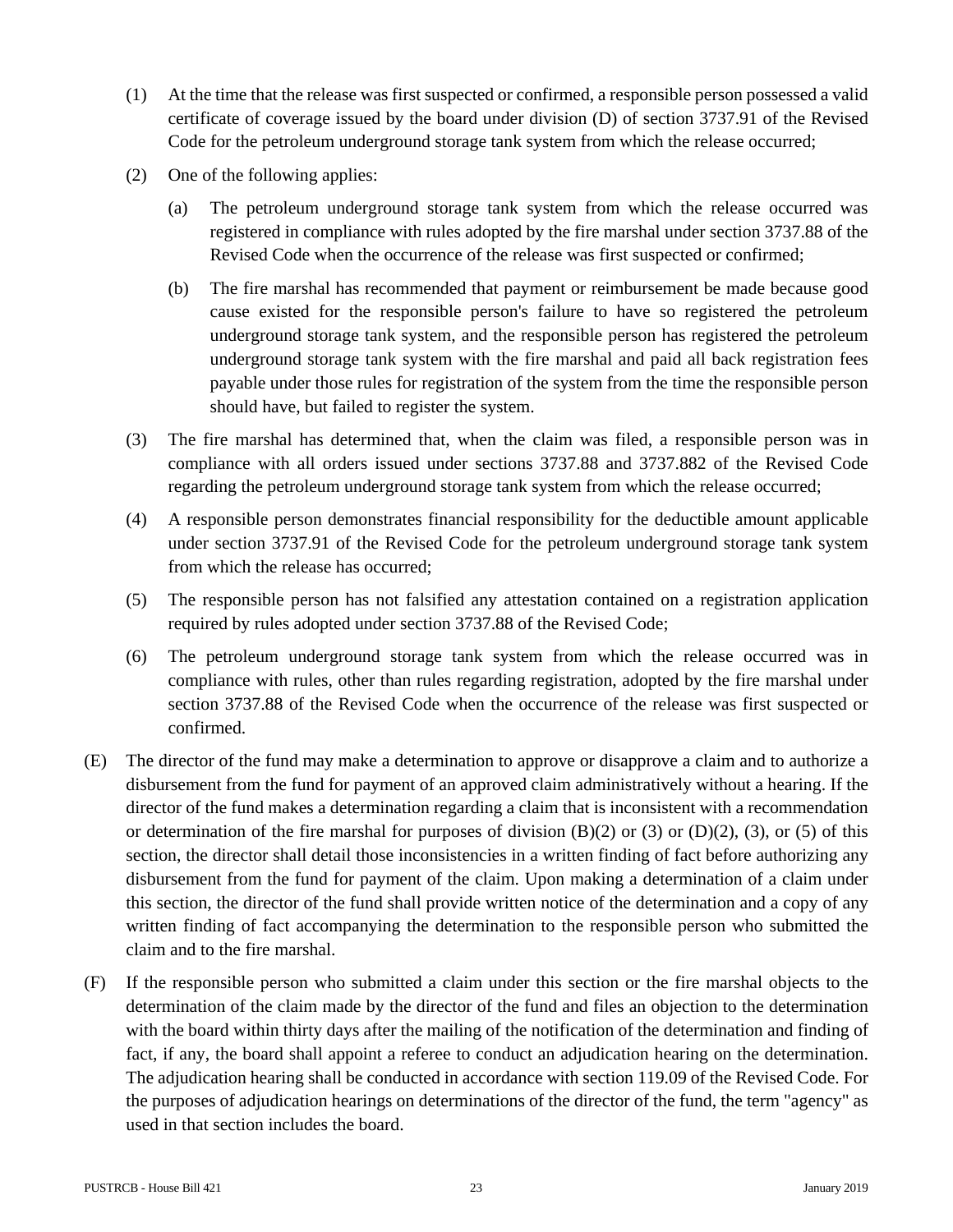If any party is aggrieved by an order of the board made after the adjudication hearing on the determination, the party may appeal the order in accordance with section 119.12 of the Revised Code. For the purposes of appeals of any such orders, the terms "fire marshal" and "building" as used in that section include the board and petroleum underground storage tank, respectively.

(G) Neither the state, the board, nor the director of the fund is liable to any responsible person to pay the cost of any corrective action or of third party compensation for a release of petroleum when the fund is depleted of moneys because the amount of the claims made on the fund exceeds the unobligated balance in the fund. However, upon assessing and collecting a supplemental fee under division (C) of section 3737.91 of the Revised Code, the board shall again consider the claim of a responsible person whose claim was not initially honored because of the insufficiency of unobligated balances in the fund to pay that person's claim.

The inability of a responsible person to obtain money from the fund does not in any manner limit the liability of a responsible person for a release of petroleum.

- (H) Neither the right to apply for payment or reimbursement nor the receipt of payment or reimbursement under this section limits the liability of any responsible person to the state for the payment of any corrective action or enforcement costs under sections 3737.882 and 3737.89 of the Revised Code, or to any third party for bodily injury or property damage, resulting from a release of petroleum from an underground storage tank system owned or operated by the responsible person. Neither the right to apply for payment or reimbursement under this section nor any delay by the board or director of the fund in acting upon any claim for any such payment or reimbursement limits or postpones the duty of any responsible person to comply with any order of the fire marshal issued under section 3737.88 or 3737.882 of the Revised Code.
- (I) The board, upon payment to or reimbursement of a responsible person from the fund for corrective action costs or the cost of compensation to third parties for bodily injury or property damage, is entitled by subrogation to all rights of the responsible person to recover those costs from any other person. The attorney general, upon the request of the board, may bring a civil action to recover those costs in the court of common pleas of the county in which the release of petroleum occurred.
- (J) Nothing in this section limits the right of the federal government to recover from the responsible person any federal money expended for any corrective or enforcement action as a result of a release of petroleum.
- (K) If the responsible person described in division (D) of this section is a state agency, any payments or reimbursements received by the state agency under this section shall be deposited into the fund from which the expenditures for the corrective action or third party compensation originally were made.

History: 143 v H 421 (Eff 7-11-89); 146 v H 748 (Eff 9-17-96); 147 v S 46. Eff 12-18-97.

# **Sec. 3737.93 Transferor of petroleum to give notice of registration requirements.**

During the period commencing ninety days after the effective date of this section and ending on January 1, 1991, a person who transfers title to petroleum that is placed by the person directly into an underground storage tank of the transferee shall provide written notice to the transferee of the requirements for the registration of underground storage tanks established by rules adopted under sections 3737.88 and 3737.882 of the Revised Code.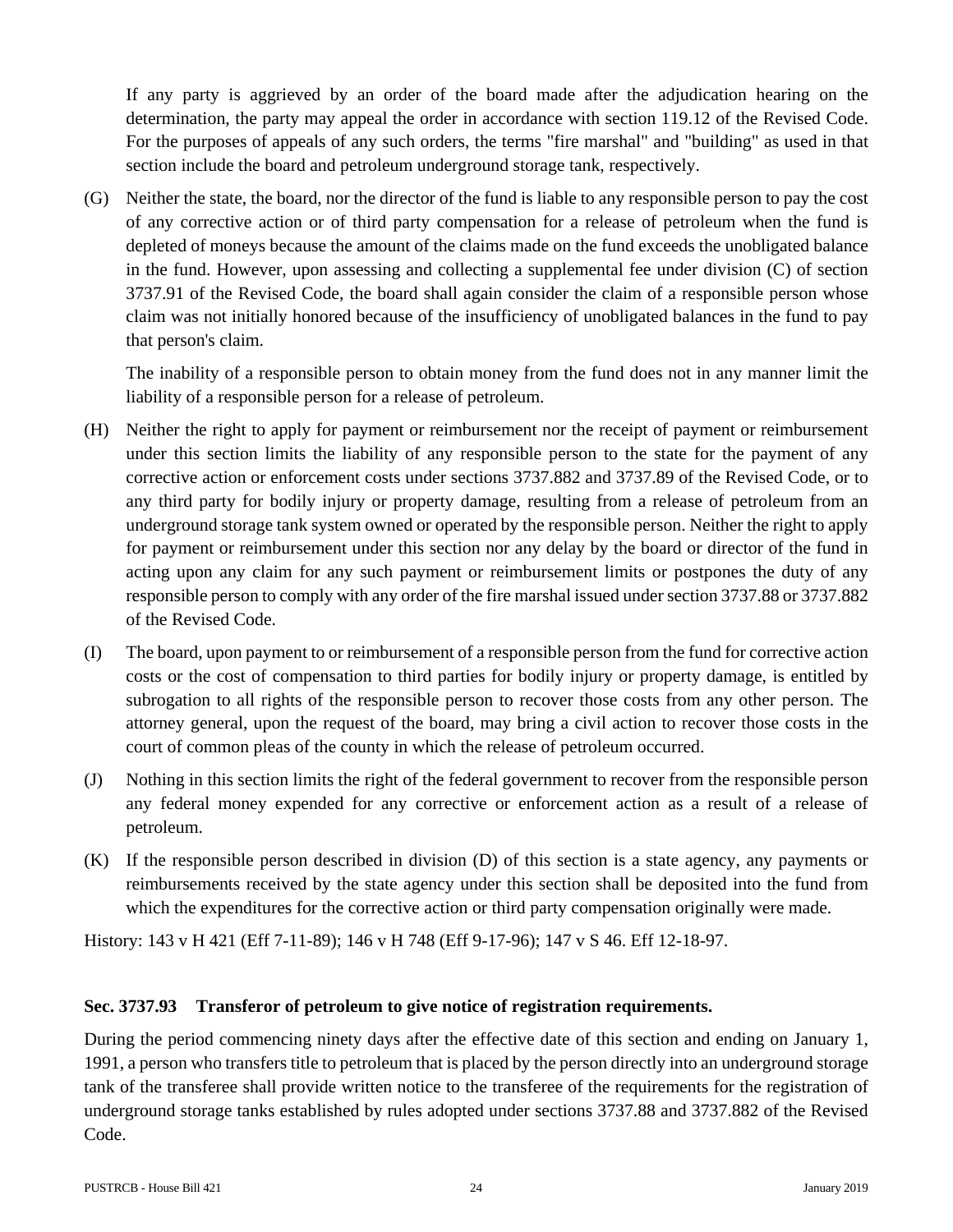No person shall fail to comply with this section.

History: 143 v H 421. Eff 7-11-89.

#### **Sec. 3737.94 State policy governing compensation board; revenue bonds.**

- (A) It is hereby declared to be the public policy of the state through the operations of the petroleum underground storage tank release compensation board under sections 3737.90 to 3737.948 of the Revised Code to contribute toward one or more of the following: to preserve and protect the water resources of the state and to prevent, abate, or control the pollution of water resources, particularly ground water, for the protection and preservation of the public health, safety, convenience, and welfare, to assist in the financing of repair and replacement of petroleum underground storage tanks and to improve property damaged by any petroleum releases from those tanks, and to preserve jobs and employment opportunities or improve the economic welfare of the people of the state. In furtherance of that public policy and pursuant to Section 13 of Article VIII, Ohio Constitution, the petroleum underground storage tank release compensation board may determine the amount of reimbursement to responsible persons for costs necessary to improve property damaged by accidental releases of petroleum and to have been incurred in anticipation of reimbursement by the board and may issue revenue bonds payable solely from revenues of the board to pay the costs incurred by the responsible person for improving the property. Determination by the board that the amount of reimbursement is or was necessary to improve property so damaged and was incurred in anticipation of reimbursement by the board shall be conclusive for the purposes of issuance of revenue bonds.
- (B) The board may, from time to time, issue revenue bonds of the state in such principal amount as determined by the board to be necessary to implement division (A) of this section. Determination by the board that the issuance of revenue bonds is necessary to implement division (A) of this section shall be conclusive. Every issue of bonds shall be special obligations of the board payable solely from premiums, charges, and fees collected by or on behalf of the board from responsible persons and by resolution of the board pledged for such payment, without preference or priority of the first bonds issued, subject only to any agreements with the holders of particular bonds pledging any particular revenues. Such a pledge is valid and binding from the time the pledge is made, and the revenues so pledged and thereafter received by the board are immediately subject to the lien of the pledge without any physical delivery thereof or further act. The lien of any such pledge is valid and binding as against all parties having claims of any kind in tort, contract, or otherwise against the board, irrespective of whether the parties have notice thereof. Neither the resolution nor any trust agreement by which a pledge is created need be filed or recorded except in the records of the board. Premiums, charges, and fees received by the board and pledged in accordance with this division shall be expended or set aside as may be provided in the resolution or trust agreement securing the revenue bonds in such funds and in such manner as may be provided in the resolution or trust agreement.
- (C) Whether or not the bonds are of such form and character as to be negotiable instruments, the bonds shall have all the qualities and incidents of negotiable instruments, subject only to the provisions of the bonds for registration as provided in division (D) of this section.
- (D) The board shall authorize revenue bonds by resolution. The bonds shall bear such date or dates and shall mature at such time or times not exceeding forty years from the date of issue as the resolution or resolutions provide. The bonds shall bear interest at such rate or rates, which may be a variable rate or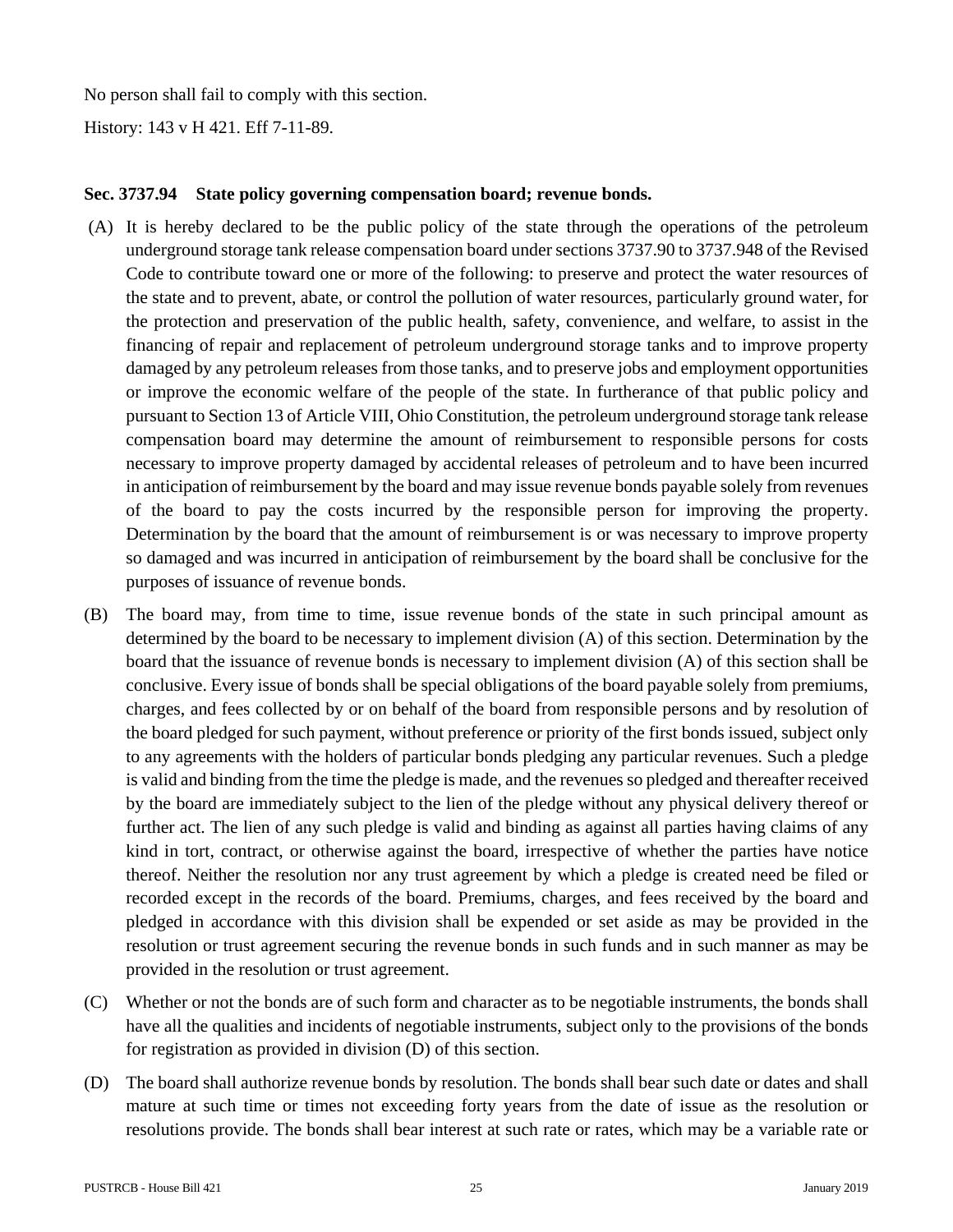rates and may contain a maximum rate, be in such denominations, be in such form, either coupon or registered, carry such registration privileges, be payable in such medium of payment, at such place or places, and be subject to such terms of redemption and other terms as the board authorizes. The bonds of the board may be sold by the board, at public or private sale, at or not less than the price or prices the board determines. The chairman and vice-chairman of the board shall execute the bonds, either or both of whom may use a facsimile signature; the official seal of the board or a facsimile thereof shall be affixed thereto or printed thereon and attested, manually or by facsimile signature, by the chairman of the board; and any coupons attached thereto shall bear the signature or facsimile signature of the chairman of the board. In case any officer whose signature, or a facsimile of whose signature, appears on any bonds or coupons ceases to be an officer before delivery of the bonds, the signature or facsimile remains sufficient for all purposes the same as if he had remained in office until delivery, and in case the seal of the board has been changed after a facsimile has been imprinted on such bonds, the facsimile seal remains sufficient for all purposes.

- (E) Any resolution or resolutions authorizing any bonds or any issue thereof may contain provisions, subject to such agreements with bondholders as may then exist, which provisions shall be a part of the contract with the holders thereof, as to the:
	- (1) Pledging of any payments received and of any revenues of the board to secure the payment of the revenue bonds or of any issue thereof;
	- (2) Use and disposition of the revenues of the board;
	- (3) Setting aside of reserve funds or replacement and improvement funds and the regulation and disposition thereof;
	- (4) Crediting of the proceeds of the sale of bonds to and among the funds referred to or provided for in the resolution authorizing the issuance of the bonds;
	- (5) Limitations on the purpose to which the proceeds of the sale of the bonds may be applied and pledging the proceeds to secure the payment of the bonds or of any issue thereof;
	- (6) Limitations on the issuance of additional bonds;
	- (7) Terms upon which additional bonds may be issued and secured;
	- (8) Procedure, if any, by which the terms of any contract with bondholders may be amended or abrogated, the amount of bonds the holders of which must consent thereto, and the manner in which that consent may be given;
	- (9) Limitations on the amount of moneys to be expended by the board for operating, administrative, or other expenses of the board;
	- (10) Securing any bonds by a trust agreement;
	- (11) Bond insurance, letters of credit, and related agreements;
	- (12) Any other terms of the revenue bonds or other matters, of like or different character, that in any way affect the security or protection of the bonds.
- (F) The board may appoint paying agents, bond registrars, authenticating agents, securities depositories, and transfer agents, retain the services of financial advisers, attorneys, and accounting experts, and retain or contract for the services of marketing, remarketing, indexing, and administrative agents, other consultants, and independent contractors, including printing services, as are necessary in the board's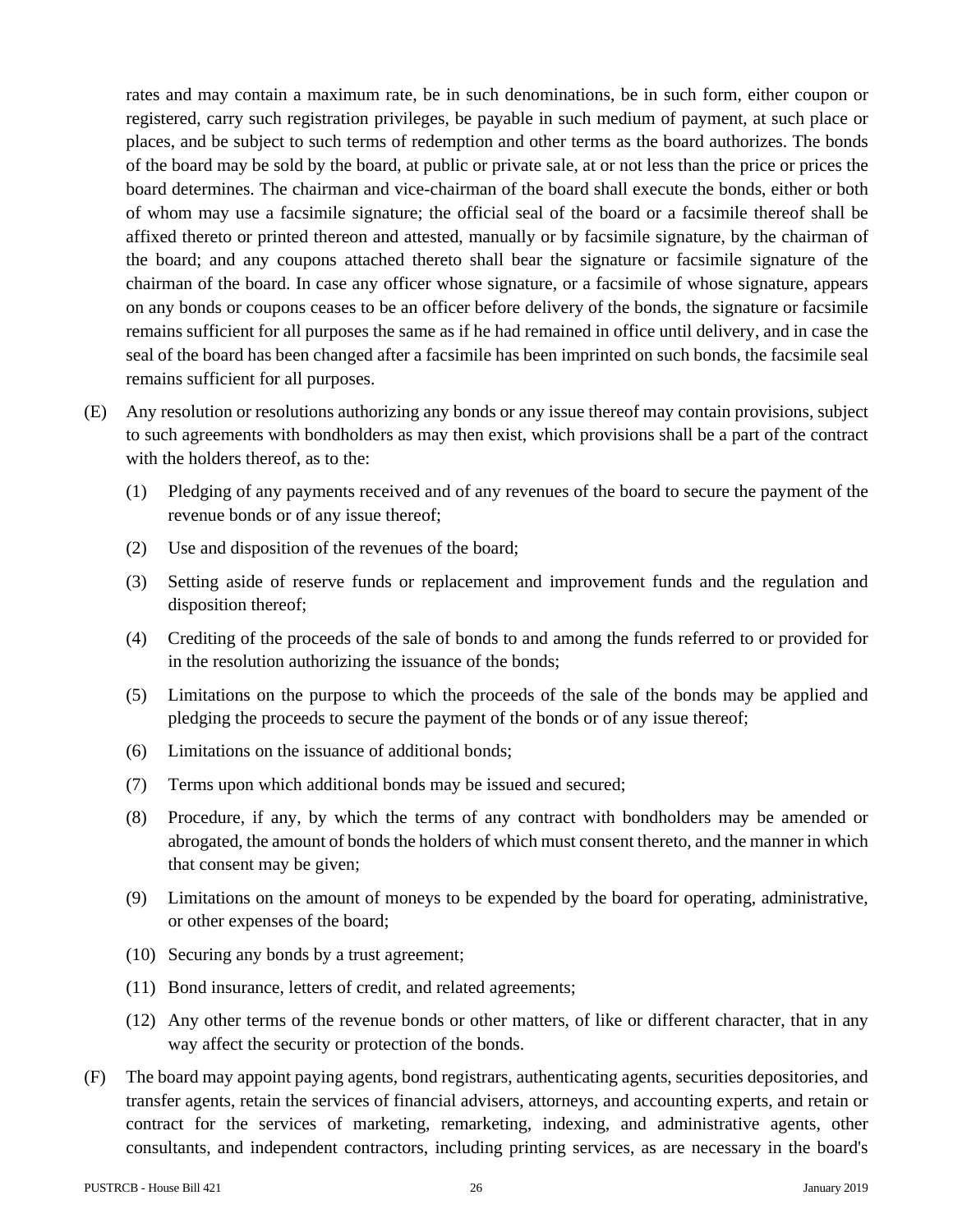judgment to carry out sections 3737.90 to 3737.948 of the Revised Code. Financing costs are payable, as provided in the bond proceedings, from the proceeds of the obligations or from other moneys available for that purpose.

(G) Neither the members of the board nor any person executing the bonds is liable personally on the bonds or is subject to any personal liability or accountability by reason of the issuance thereof.

History: 143 v H 421. Eff 7-11-89.

#### **Sec. 3737.941 Application of other bond laws.**

The issuance of revenue bonds under sections 3737.90 to 3737.948 of the Revised Code need not comply with any other law applicable to the issuance of bonds, except sections 9.96 and 9.97 of the Revised Code.

History: 143 v H 421. Eff 7-11-89.

#### **Sec. 3737.942 Trust agreement to secure bonds; rights of bondholders.**

- (A) The petroleum underground storage tank release compensation board may secure any revenue bonds issued under sections 3737.90 to 3737.948 of the Revised Code by a trust agreement between the board and a corporate trustee, which trustee may be any trust company or bank having the powers of a trust company within or without the state.
- (B) Any trust agreement may:
	- (1) Pledge or assign revenues of the board to be received;
	- (2) Set forth the rights and remedies of the bondholders and of the trustee and restrict the individual right of action by bondholders as is customary in trust agreements or trust indentures securing similar bonds;
	- (3) Contain such other provisions as the board considers reasonable and proper for the security of the bondholders.
- (C) Any trust agreement or any resolution providing for the issuance of bonds may contain provisions for protecting and enforcing the rights and remedies of the bondholders as are reasonable and proper and not in violation of law, including the custody, safeguarding, and application of all moneys.
- (D) All expenses incurred in carrying out the provisions of any trust agreement may be treated as a part of the cost of the operation of the petroleum underground storage tank financial assurance fund.

History: 143 v H 421. Eff 7-11-89.

# **Sec. 3737.943 Enforcement of bondholder rights.**

Any holder of revenue bonds issued under sections 3737.90 to 3737.948 of the Revised Code, or any of the coupons appertaining thereto, and the trustee under any trust agreement, except to the extent the rights given by those sections may be restricted by the applicable resolution or a trust agreement, may by suit, action, mandamus, or other proceedings protect and enforce any rights under the laws of the state or granted under those sections, the trust agreement, or the resolution authorizing the issuance of the bonds, and may enforce and compel the performance of all duties required by those sections, or by the trust agreement or resolution, to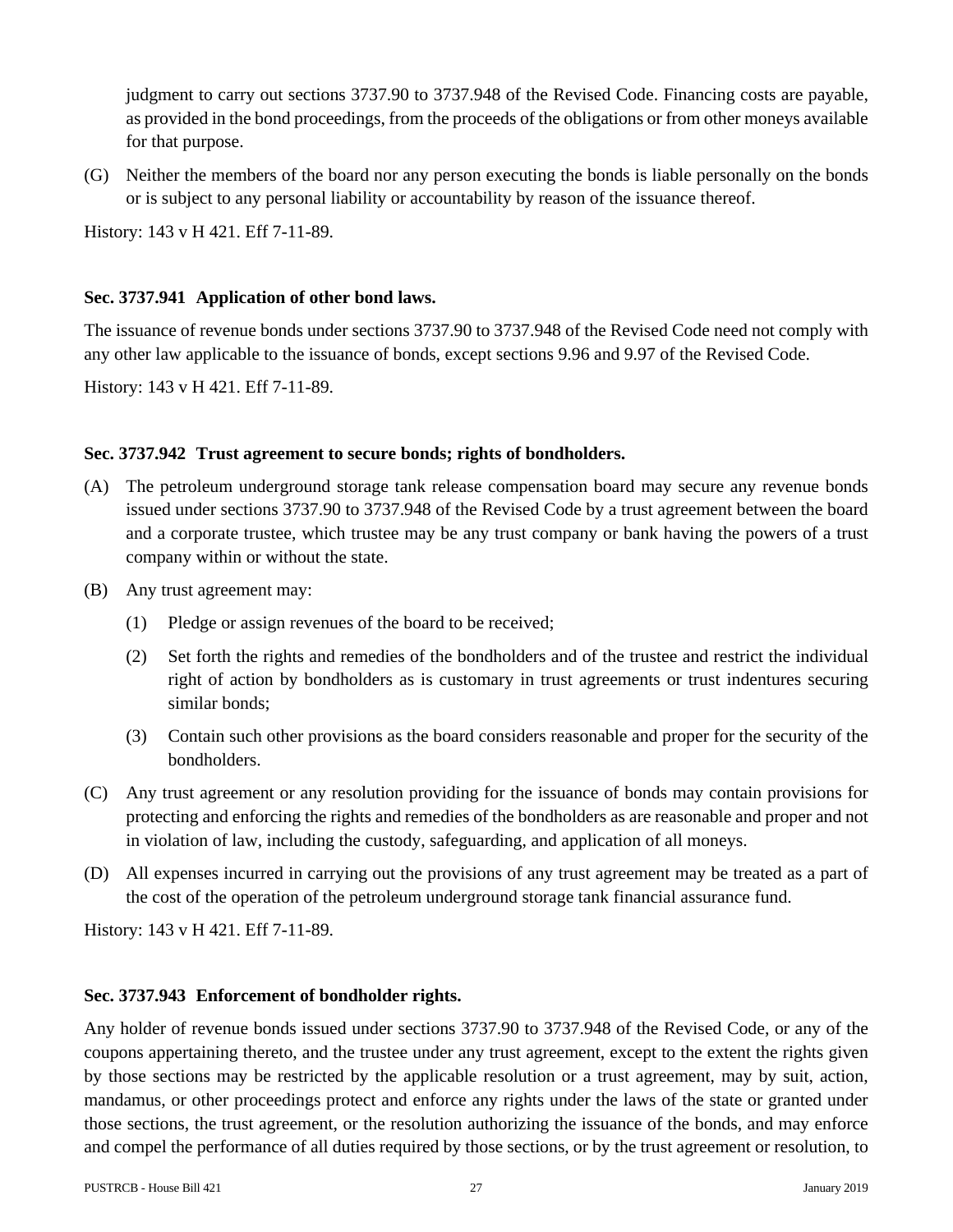be performed by the petroleum underground storage tank release compensation board or any officer thereof, provided that no holder has any right to have the state or the board levy any tax or excises.

History: 143 v H 421. Eff 7-11-89.

# **Sec. 3737.944 Bonds are not debt or pledge of faith and credit.**

Revenue bonds issued under sections 3737.90 to 3737.948 of the Revised Code do not constitute a debt, or a pledge of the faith and credit, of the state or of any political subdivision thereof, and the holders thereof have no right to have taxes levied by the general assembly or the taxing authority of any political subdivision of the state for the payment of the principal thereof or interest thereon. The bonds are payable solely from the revenues and funds pledged for their payment as authorized by those sections. All bonds shall contain on the face thereof a statement to the effect that the bonds, as to both principal and interest, are not debts of the state or any political subdivision thereof, but are payable solely from revenues and funds pledged for their payment. Pursuant to Section 13 of Article VIII, Ohio Constitution, such revenue bonds shall not be deemed to be debts or bonded indebtedness of the state under any other section of Article VIII or Sections 6 and 11 of Article XII, Ohio Constitution.

All expenses incurred in carrying out sections 3737.90 to 3737.948 of the Revised Code are payable solely from funds provided under section 3737.91 of the Revised Code. Those sections do not authorize the petroleum underground storage tank release compensation board to incur indebtedness or liability on behalf of or payable by the state or any political subdivision thereof.

History: 143 v H 421. Eff 7-11-89.

# **Sec. 3737.945 Investment of funds by board.**

Moneys in the funds of the petroleum underground storage tank release compensation board, except as otherwise provided in any resolution authorizing the issuance of its revenue bonds or in any trust agreement securing the same, in excess of current needs, may be invested by the board in notes, bonds, or other obligations of the United States, or of any agency or instrumentality thereof, or in obligations of this state or any political subdivision thereof. Income from all such investments of moneys in any fund shall be credited to such funds as the board determines, subject to the provisions of any resolution or trust agreement, and the investments may be sold as the board determines.

History: 143 v H 421. Eff 7-11-89.

# **Sec. 3737.946 Refunding bonds.**

The petroleum underground storage tank release compensation board may authorize and issue revenue bonds for the refunding of previously issued revenue bonds for either of the following purposes:

- (A) Refunding any revenue bonds previously issued by the board when the revenue pledged for the payment of those bonds is insufficient to pay the revenue bonds that have matured or are about to mature or to maintain reserve or other funds required by the applicable resolution or trust agreement;
- (B) Refunding any revenue bonds previously issued by the board when the refunding bonds to be issued will bear interest at a lower rate than the revenue bonds to be refunded or when the board has determined that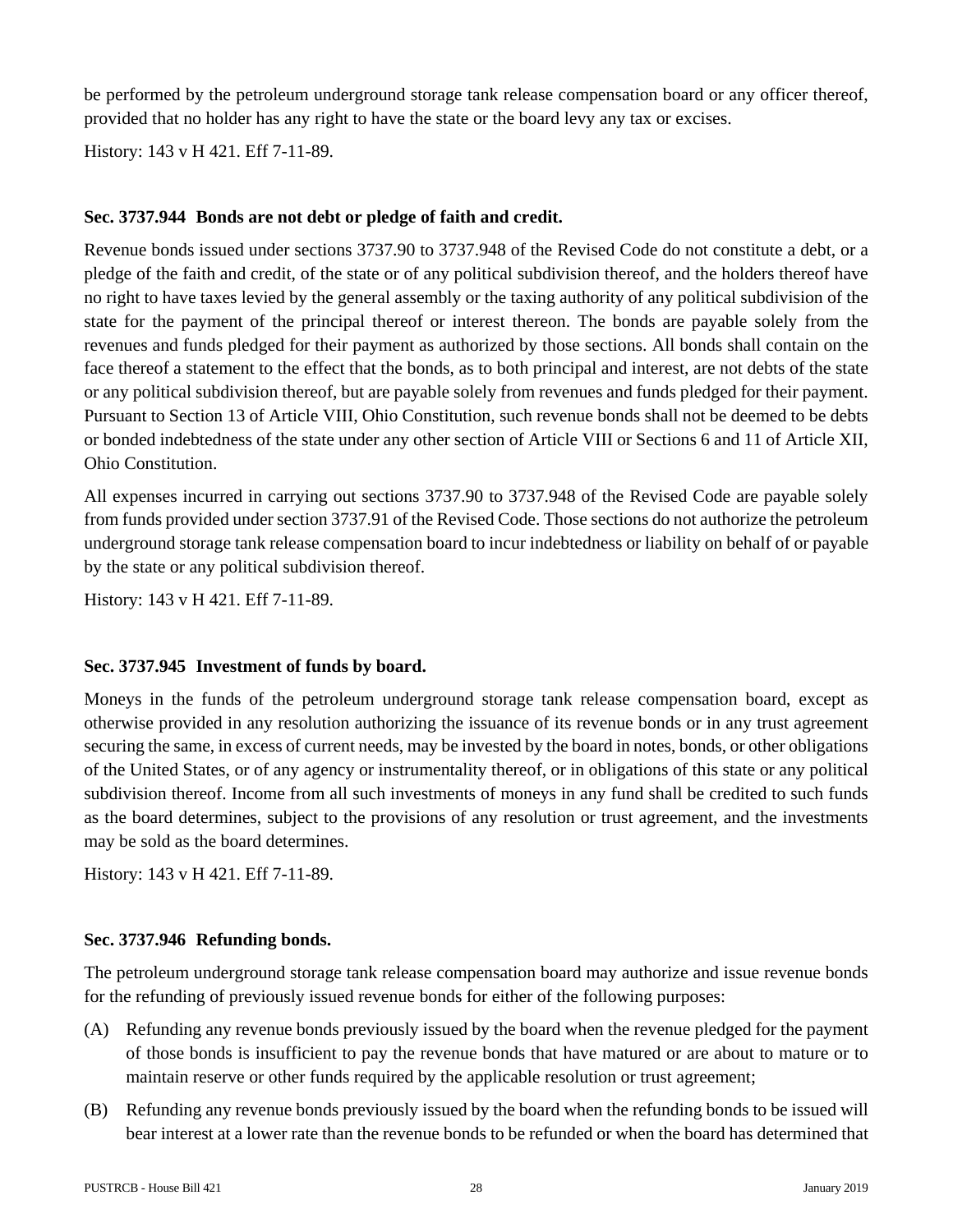it is reasonably anticipated that the interest cost of the refunding bonds will be less than the interest cost of the revenue bonds to be refunded. Such a determination by the board shall be conclusive.

The terms of issuance and sale of refunding bonds issued under this section shall be the same as provided in sections 3737.90 to 3737.948 of the Revised Code for any other revenue bonds. Refunding bonds issued under this section shall be deemed to be issued for those purposes for which prior revenue bonds were issued under those sections and may be issued in amounts sufficient for retirement of previously issued revenue bonds, for establishment of reserves as required by the refunding bonds or the resolution authorizing or the trust agreement securing the refunding bonds, and for payment of any fees and expenses incurred or to be incurred in connection with that issuance and refunding.

History: 143 v H 421. Eff 7-11-89.

# **Sec. 3737.947 Bonds are lawful investments, security for public deposits.**

All revenue bonds issued under sections 3737.90 to 3737.948 of the Revised Code are lawful investments of banks, societies for savings, savings and loan associations, trust companies, trustees, fiduciaries, insurance companies, including domestic for life and domestic not for life, trustees or other officers having charge of sinking and bond retirement or other special funds of political subdivisions and taxing districts of this state, the commissioners of the sinking fund of the state, the administrator of workers' compensation, the state teachers retirement system, the public employees retirement system, the school employees retirement system, and the Ohio police and fire pension fund, and are acceptable as security for the deposit of public moneys.

History: 143 v H 421 (Eff 7-11-89); 145 v H 107 (Eff'10-20-93); 146 v H 7 (Eff 9-1-95); 148 v H 222, Eff 11- 2-99.

# **Sec. 3737.948 Purpose of exercise of powers; tax exemption.**

The exercise of the powers granted by sections 3737.90 to 3737.948 of the Revised Code shall be in all respects for the benefit of the people of the state, for the improvement of their health, safety, convenience, and welfare, and for the enhancement of their residential, agricultural, recreational, economic, commercial, and industrial opportunities and is a public purpose. Because the oversight of corrective actions and victim compensation concerning releases of petroleum constitutes the performance of essential governmental functions, the petroleum underground storage tank release compensation board is not required to pay any taxes upon any property acquired or used by the board under sections 3737.90 to 3737.948 of the Revised Code, or upon the income therefrom.

History: 143 v H 421. Eff 7-11-89.

# **Sec. 3737.95 Linked deposit program to encourage low cost funds for tank and system replacement and rehabilitation.**

The general assembly finds that there exists in the state an inadequate supply of credit and loan financing at affordable interest rates for the purpose of replacing or improving petroleum underground storage tanks and tank systems, which makes it difficult for persons who store petroleum or petroleum products in petroleum underground storage tanks to continue operations at present levels in an environmentally sound manner and has an adverse effect upon the economic welfare of the people of the state. The petroleum underground storage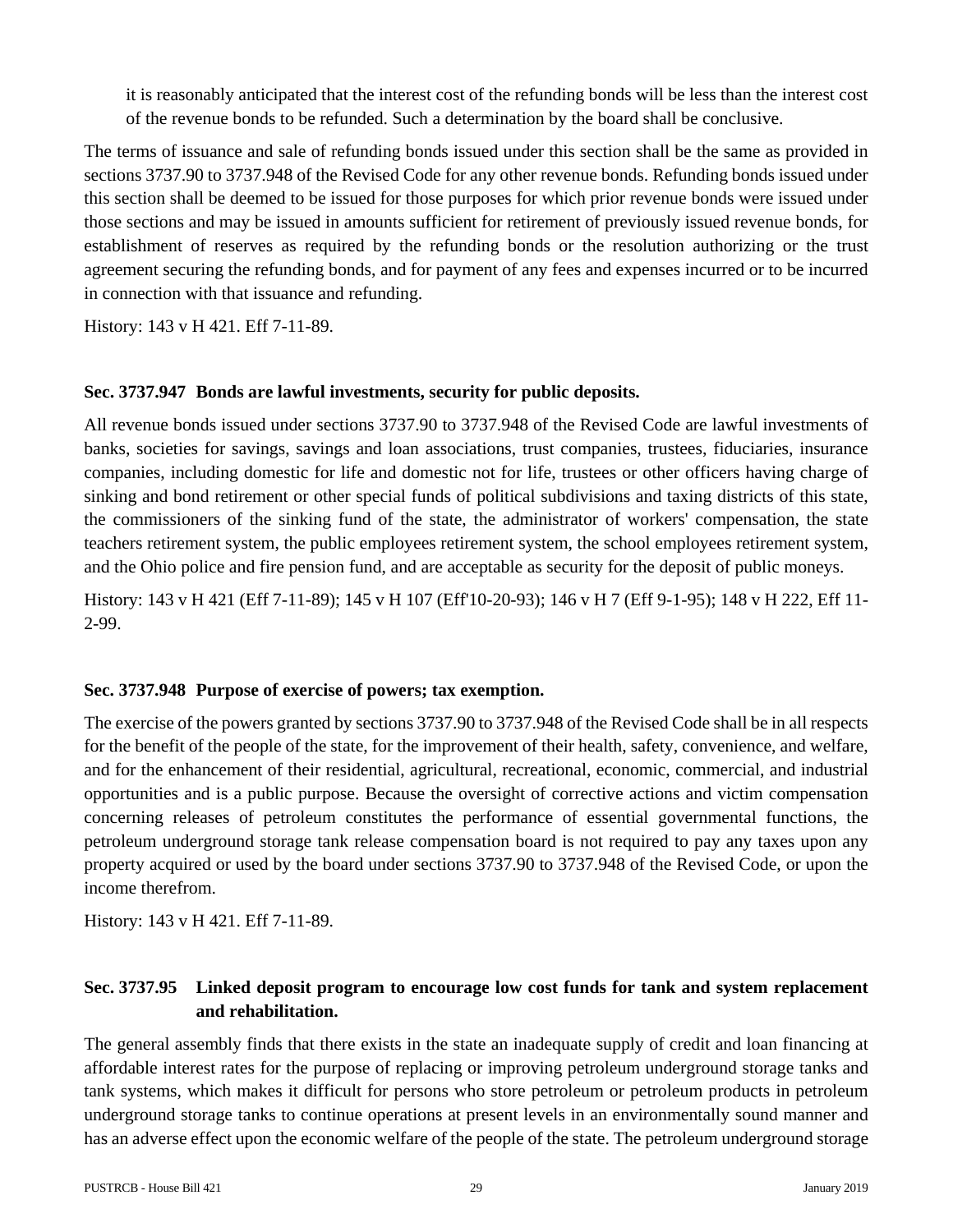tank linked deposit program provided for in sections 3737.95 to 3737.98 of the Revised Code is intended to provide a statewide availability of lower cost funds for lending to persons who own six or fewer petroleum underground storage tanks. Accordingly, it is declared to be the public policy of the state through the petroleum underground storage tank linked deposit program to encourage the availability of low-cost funds for the replacement and rehabilitation of tanks and tank systems and thereby preserve the economy and protect human health and the environment of the state.

History: 143 v H 421. Eff 7-11-89.

#### **Sec. 3737.96 Application for loans; loan package forwarded to compensation board.**

- (A) An eligible lending institution that desires to receive a petroleum underground storage tank linked deposit shall accept and review applications for loans from eligible owners. The lending institution shall apply all the usual lending standards to determine the creditworthiness of each eligible owner.
- (B) An eligible owner shall certify on his loan application that the reduced rate loan will be used exclusively for the replacement or improvement of petroleum underground storage tanks in compliance with division (A) of section 3737.88 of the Revised Code. Whoever knowingly makes a false statement concerning an application is guilty of the offense of falsification under section 2921.13 of the Revised Code.
- (C) In considering which eligible owners to include in the petroleum underground storage tank linked deposit loan package for reduced rate loans under division (D) of this section, the eligible lending institution shall give priority to the economic needs of the area in which the owners' tanks are located and such other factors as the eligible lending institution considers appropriate to determine the relative financial needs of the eligible owners.
- (D) The eligible lending institution shall forward to the petroleum underground storage tank release compensation board created in section 3737.90 of the Revised Code a petroleum underground storage tank linked deposit loan package, in the form and manner prescribed by the board. The package shall include information regarding the amount of the loan requested and the number of tanks to be replaced by each eligible owner and any other information required by the board. The institution shall certify that each applicant is an eligible owner and shall for each applicant certify the present borrowing rate applicable to each specific eligible owner.

History: 143 v H 421. Eff 7-11-89.

# **Sec. 3737.97 Acceptance or rejection of loan package; placement of CDs with lending institution; agreement with board.**

- (A) The petroleum underground storage tank release compensation board may accept or reject a petroleum underground storage tank linked deposit loan package or any portion thereof, based upon the board's evaluation of the eligible owners included in the package and the amount of funds to be deposited from the petroleum underground storage tank financial assurance fund created under section 3737.91 of the Revised Code.
- (B) Upon acceptance of the petroleum underground storage tank linked deposit loan package or any portion thereof, the board may direct the treasurer of state to place certificates of deposit from moneys contained in the fund with the eligible lending institution at a rate below the current market rates determined and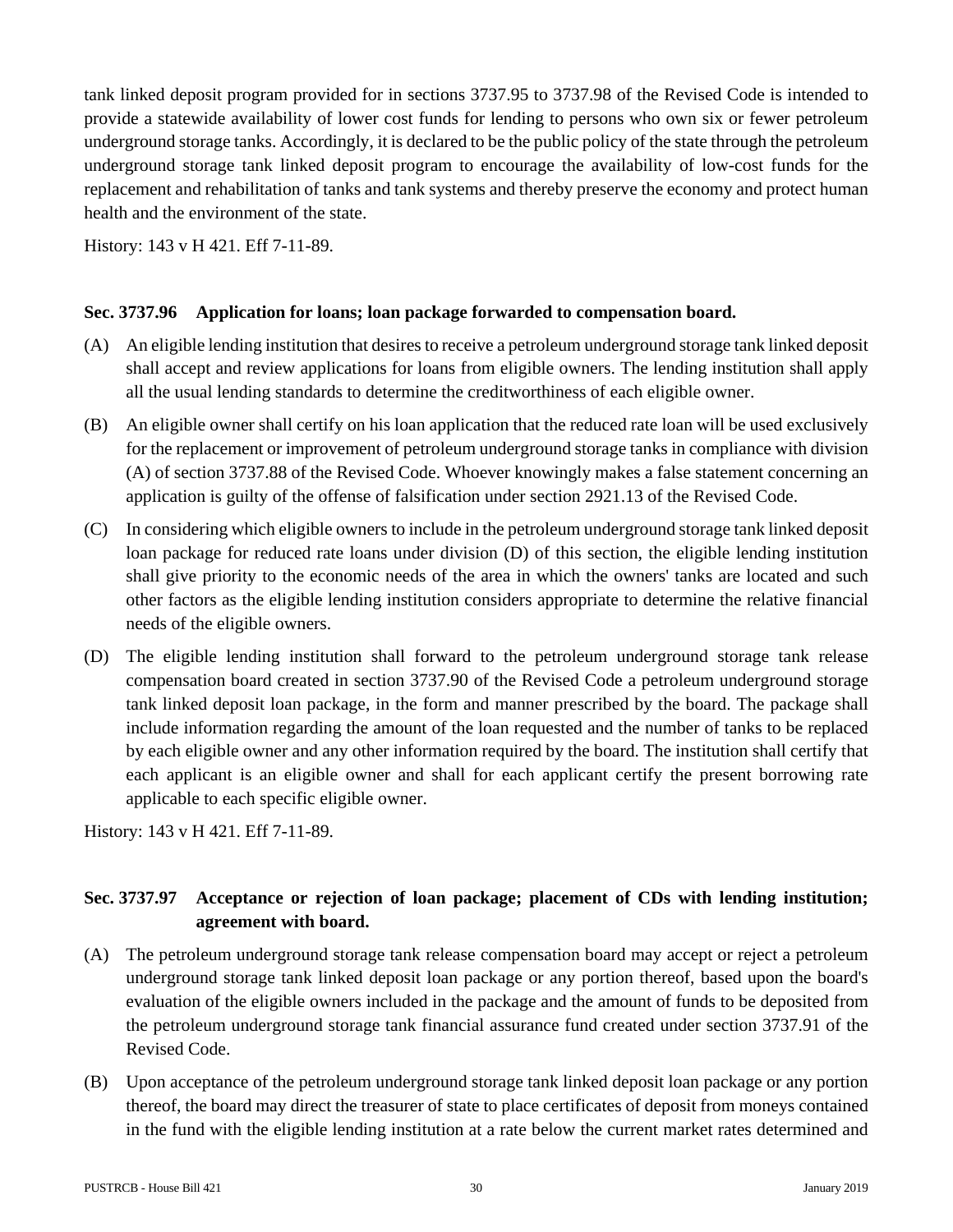calculated by the treasurer of state. When necessary, the board may direct the treasurer to place certificates of deposits prior to the acceptance of a petroleum underground storage tank linked deposit loan package.

- (C) The eligible lending institution shall enter into a petroleum underground storage tank linked deposit agreement with the board that shall include the requirements necessary to carry out the purposes of sections 3737.95 to 3737.98 of the Revised Code. The agreement may include a specification of the period of time during which the eligible lending institution is to lend funds upon the placement of a linked deposit and shall include provisions for the certificate of deposit to be placed for any maturity considered appropriate by the board, not to exceed two years, and authority for it to be renewed for up to an additional two years at the option of the board. Interest shall be paid at times determined by the board.
- (D) Eligible lending institutions shall comply fully with sections 3737.95 to 3737.98 of the Revised Code.

History: 143 v H 421. Eff 7-11-89.

#### **Sec. 3737.98 Lending of funds; monitoring of compliance; notice of program; annual report by board.**

- (A) Upon placement of a petroleum underground storage tank linked deposit with an eligible lending institution, the institution shall lend the funds to each approved eligible owner listed in the petroleum underground storage tank linked deposit loan package required by division (D) of section 3737.96 of the Revised Code and in accordance with the linked deposit agreement required by division (C) of section 3737.97 of the Revised Code. The loan shall be at a rate below the present borrowing rate determined in the agreement with the petroleum underground storage tank release compensation board applicable to each eligible owner. A certificate of compliance with this section, in the form and manner prescribed by the board, shall be required for the eligible lending institution. The borrowing rate set by the agreement shall be uniform and may not be revised during the period of the deposit.
- (B) The board shall take any and all steps necessary to implement the petroleum underground storage tank linked deposit program and to monitor the compliance of eligible lending institutions and eligible owners, including the development of guidelines for those purposes as necessary.
- (C) The board and the fire marshal shall notify owners of petroleum underground storage tanks of the linked deposit program and its eligibility requirements. Annually, on or before the first day of February, the board shall report on the petroleum underground storage tank linked deposit program for the preceding calendar year to the governor, speaker of the house of representatives, and president of the senate. The speaker of the house of representatives and president of the senate shall transmit copies of the report to the chairmen of their respective standing committees that customarily consider legislation regarding underground storage tanks and the environment. The report shall set forth the petroleum underground storage tank linked deposits made by the board during the preceding year and shall include information regarding the nature, terms, and amounts of loans upon which the linked deposits were made and the eligible owners to which the loans were made.

History: 143 v H 421. Eff 7-11-89.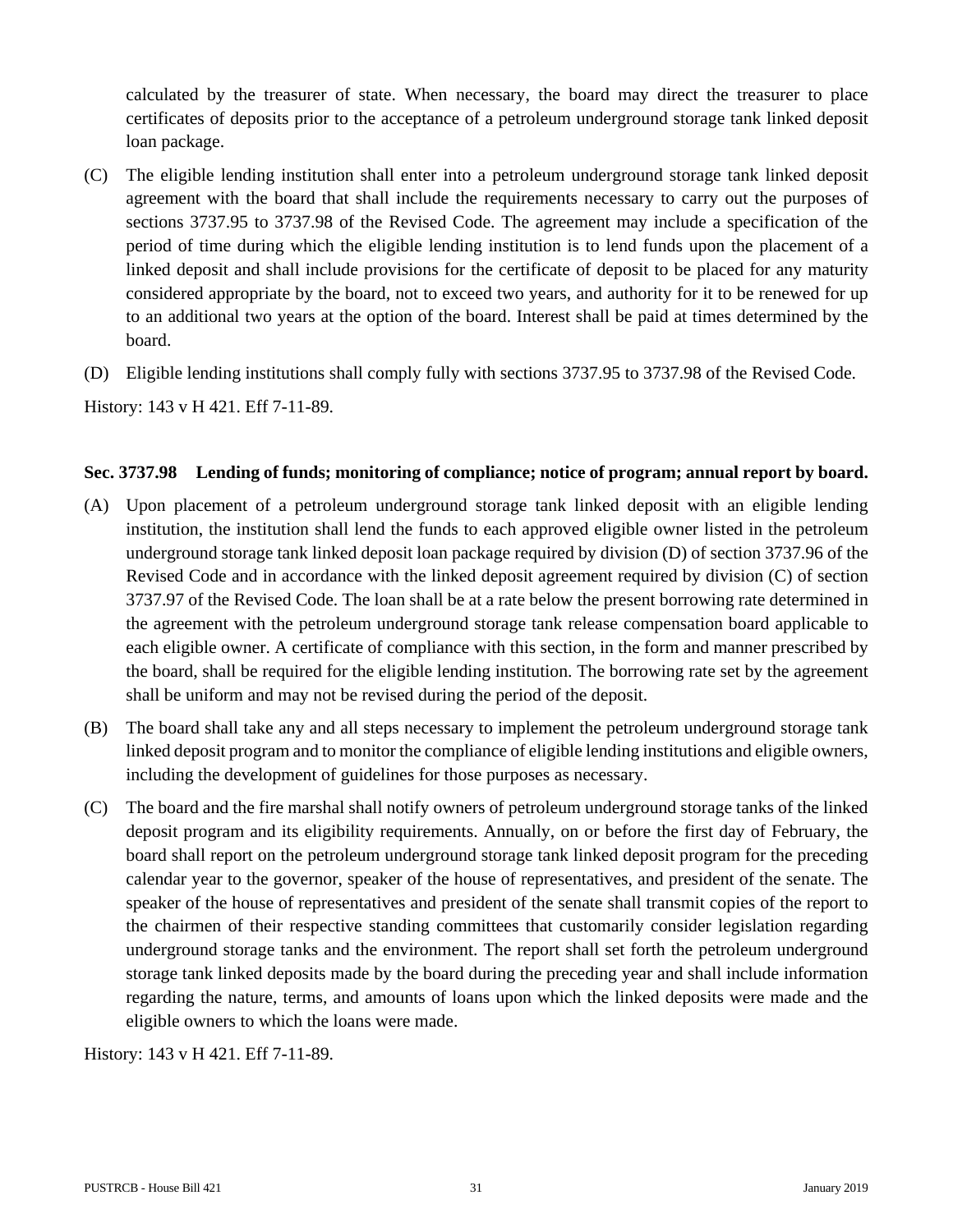#### **Sec. 3737.99 Penalties.**

- (A) Whoever violates section 3737.28 of the Revised Code may be summarily punished, by the officer concerned, by a fine of not more than one hundred dollars or commitment to the county jail until that person is willing to comply with the order of such officer.
- (B) Except as a violation of section 2923.17 of the Revised Code involves subject matter covered by the state fire code and except as such a violation is covered by division (G) of this section, whoever violates division (A) of section 3737.51 of the Revised Code is guilty of a misdemeanor of the first degree.
- (C) Whoever violates section 3737.61 of the Revised Code is guilty of a minor misdemeanor.
- (D) Whoever violates section 3737.62 or 3737.64 of the Revised Code is guilty of a misdemeanor of the fourth degree.
- (E) Whoever violates section 3737.63 or division (A) or (B) of section 3737.65 of the Revised Code is guilty of a misdemeanor of the third degree.
- (F) Whoever violates division (C)(3) or (D)(5) of section 3737.73 of the Revised Code shall be fined one thousand dollars.
- (G) Whoever violates section 3737.66 of the Revised Code is guilty of a misdemeanor of the first degree.
- (H) Whoever knowingly violates division (C) of section 3737.882 of the Revised Code is guilty of an unclassified felony and shall be fined not more than twenty-five thousand dollars or imprisoned for not more than fourteen months, or both. Whoever recklessly violates division (C) of section 3737.882 of the Revised Code is guilty of a misdemeanor of the first degree.
- (I) Whoever knowingly violates division (F)(1), (2), or (3) of section 3737.881 or section 3737.93 of the Revised Code is guilty of a misdemeanor of the fourth degree.
- (J) Whoever knowingly violates division (B) or (C) of section 3737.91 of the Revised Code is guilty of a misdemeanor of the second degree.

History: 137 v H 590 (Eff 7-1-79); 138 v S 18 (Eff 7-1-79); 141 v S 61 (Eff 5-30-86); 141 v H 552 (Eff 9-17- 86); 141 v H 428 (Eff 12-23-86); 142 v H 171 (Eff 7-1-87); 143 v H 421 (Eff 7-11-89); 146 v S 2. Eff 7-1-96; 151 v H 422, § 1, eff. 9-28-06.

# **Sec. 3750.13 Fees.**

(A)

- (1) Except as provided in division (A)(3) or (4) of this section, the owner or operator of a facility required to annually file an emergency and hazardous chemical inventory form under section 3750.08 of the Revised Code shall submit with the inventory form a filing fee of one hundred fifty dollars. In addition to the filing fee, the owner or operator shall submit with the inventory form the following additional fees for reporting inventories of the individual hazardous chemicals and extremely hazardous substances produced, used, or stored at the facility:
	- (a) Except as provided in division  $(A)(1)(b)$  of this section, an additional fee of twenty dollars per hazardous chemical enumerated on the inventory form;
	- (b) An additional fee of one hundred fifty dollars per extremely hazardous substance enumerated on the inventory form. The fee established in division  $(A)(1)(a)$  of this section does not apply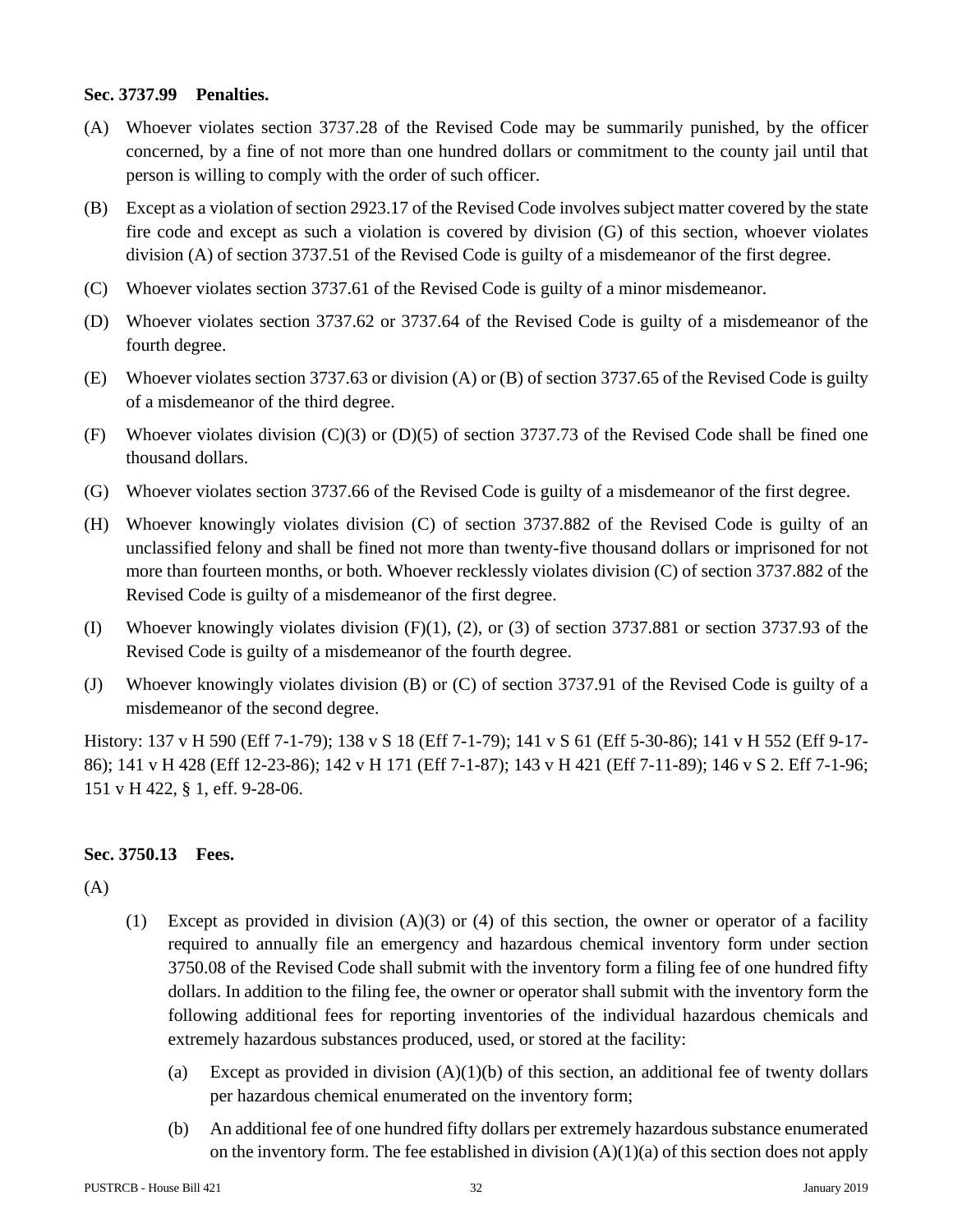to the reporting of the inventory of a hazardous chemical that is also an extremely hazardous substance to which the inventory reporting fee established in division  $(A)(1)(b)$  of this section applies.

The total fees required to accompany any inventory form shall not exceed twenty-five hundred dollars.

- (2) An owner or operator of a facility who fails to submit such an inventory form within thirty days after the applicable filing date prescribed in section 3750.08 of the Revised Code shall submit with the inventory form a late filing fee in the amount of ten per cent per year of the total fees due under division  $(A)(1)$  or  $(A)$  of this section, in addition to the fees due under division  $(A)(1)$  or  $(A)$  of this section.
- (3) The owner or operator of a facility who, during the preceding year, was required to pay a fee to a municipal corporation pursuant to an ordinance, rule, or requirement that was in effect on the effective date of this section for the reporting or providing of the names or amounts of extremely hazardous substances or hazardous chemicals produced, used, or stored at the facility may claim a credit against the fees due under division  $(A)(1)$  or  $(4)$  of this section for the fees paid to the municipal corporation pursuant to its reporting requirement. The amount of the credit claimed in any reporting year shall not exceed the amount of the fees due under division  $(A)(1)$  or  $(4)$  of this section during that reporting year, and no unused portion of the credit shall be carried over to subsequent years. In order to claim a credit under this division, the owner or operator shall submit with the emergency and hazardous chemical inventory form a receipt issued by the municipal corporation or other documentation acceptable to the commission indicating the amount of the fee paid to the municipal corporation and the date on which the fee was paid.
- (4) An owner or operator who is regulated under Chapter 1509. of the Revised Code and who submits information under section 1509.231 of the Revised Code for not more than twenty-five facilities shall submit to the emergency response commission on or before the first day of March a flat fee of fifty dollars if the facilities meet all of the following conditions:
	- (a) The facility exclusively stores crude oil or liquid hydrocarbons or other fluids resulting, obtained, or produced in connection with the production or storage of crude oil or natural gas.
	- (b) The crude oil, liquid hydrocarbons, or other fluids stored at the facility are conveyed directly to it through piping or tubing.
	- (c) The facility is located on the same site as, or on a site adjacent to, the well from which the crude oil, liquid hydrocarbons, or other fluids are produced or obtained.
	- (d) The facility is used for the storage of the crude oil, liquid hydrocarbons, or other fluids prior to their transportation off the premises of the facility for sale, use, or disposal.

An owner or operator who submits information for more than twenty-five facilities that meet all of the conditions prescribed in divisions  $(A)(4)(a)$  to  $(d)$  of this section shall submit to the commission a base fee of fifty dollars and an additional filing fee of ten dollars for each facility reported in excess of twenty-five, but not exceeding a total fee of nine hundred dollars.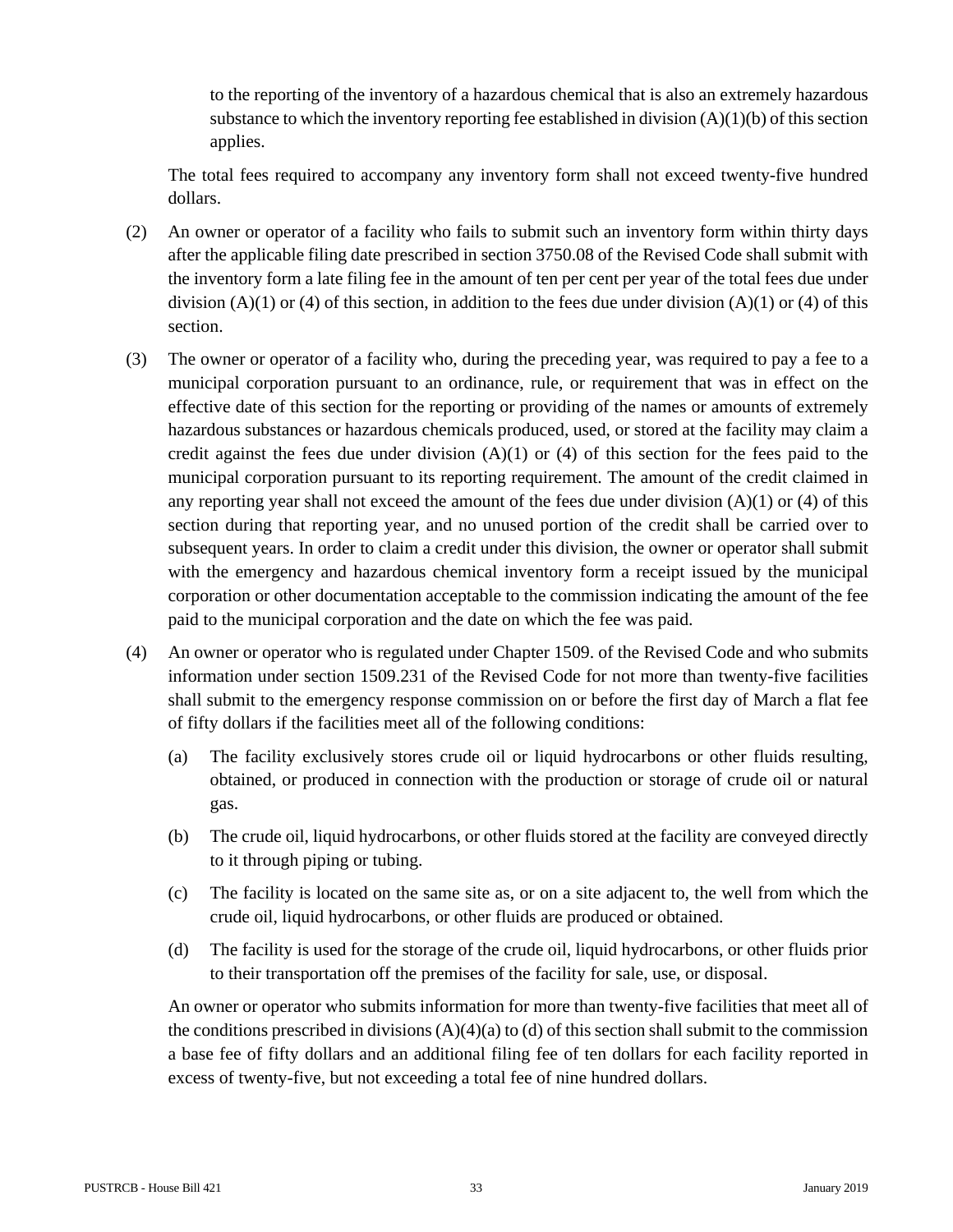As used in division (A)(4) of this section, "owner or operator" means the person who actually owns or operates any such facility and any other person who controls, is controlled by, or is under common control with the person who actually owns or operates the facility.

- (B) The emergency response commission and the local emergency planning committee of an emergency planning district may establish fees to be paid by persons, other than public officers or employees, obtaining copies of documents or information submitted to the commission or a committee under this chapter. The fees shall be established at a level calculated to defray the costs to the commission or committee for copying the documents or information, but shall not exceed the maximum fees established in rules adopted under division (B)(8) of section 3750.02 of the Revised Code.
- (C) Except as provided in this division and division (B) of this section, and except for fees authorized by section 3737.22 of the Revised Code or rules adopted under sections 3737.82 to 3737.882 of the Revised Code and collected exclusively for either of those purposes, no committee or political subdivision shall levy any fee, tax, excise, or other charge to carry out the purposes of this chapter. A committee may charge the actual costs involved in accessing any computerized data base established by the commission under this chapter or by the United States environmental protection agency under the "Emergency Planning and Community Right-To-Know Act of 1986," 100 Stat. 1729, 42 U.S.C.A. 11001.
- (D) Moneys collected by the commission under this section shall be credited to the emergency planning and community right-to-know fund created in section 3750.14 of the Revised Code.

History: 142 v S 367 (Eff 12-14-88); 142 v S 76 (Eff 12-21-88); 143 v H 421 (Eff 7-11-89); 144 v H 298 (Eff 7-26-91); 149 v H 94. Eff 9-5-2001; 2015 HB 64, § 101.01, eff. Sept. 29, 2015.